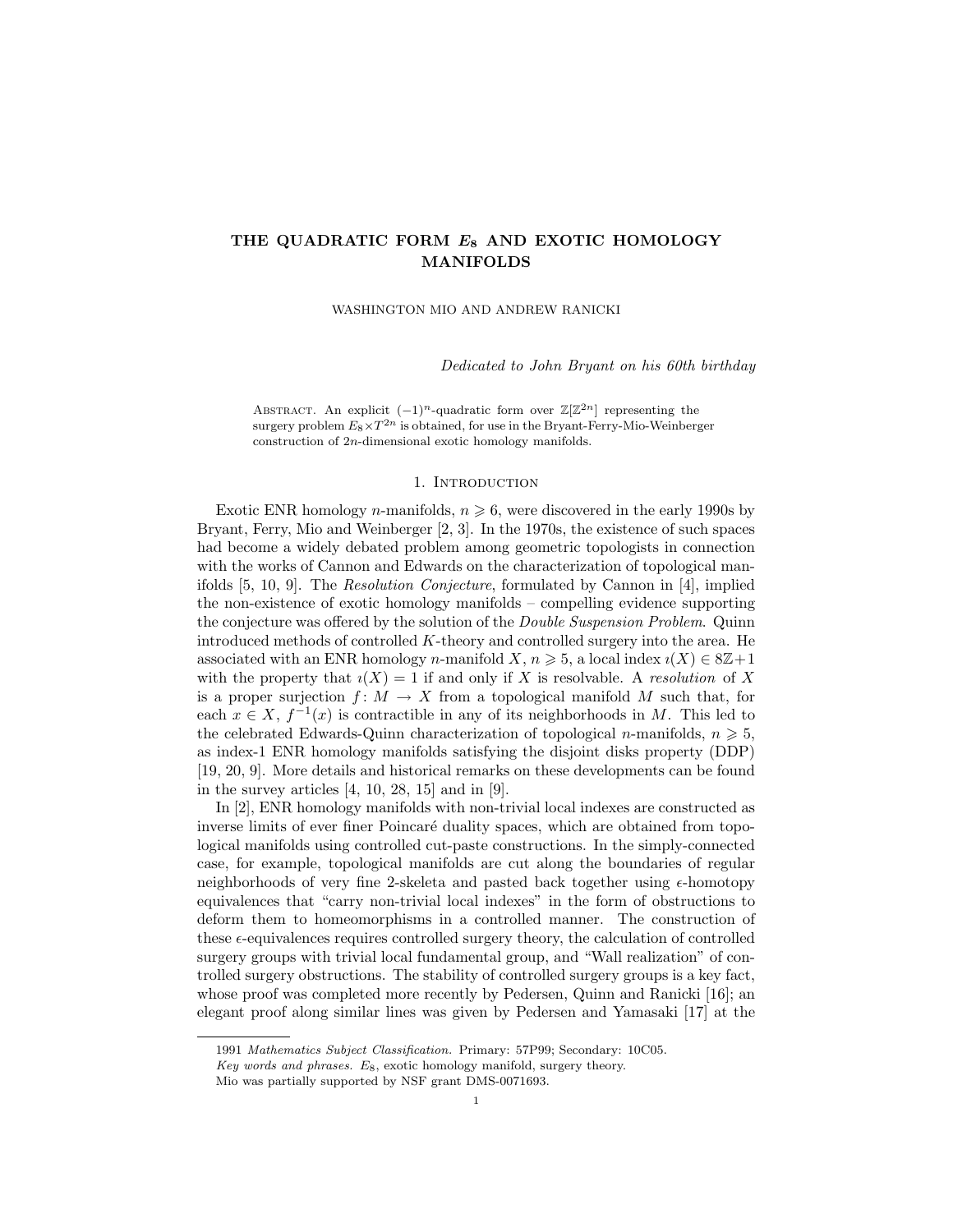### 2 W. MIO AND A. RANICKI

Workshop on Exotic Homology Manifolds in Oberwolfach, employing methods of [29]. An alternative proof based on the  $\alpha$ -Approximation Theorem is due to Ferry [11].

The construction of exotic homology manifolds presented in [3] is somewhat indirect. Along the years, many colleagues (notably Bob Edwards) voiced the desire to see – at least in one specific example – an explicit realization of the controlled quadratic form employed in the Wall realization of the local index. This became even clearer at the workshop in Oberwolfach. A detailed inspection of the construction of [3] reveals that it suffices to give this explicit description at the first (controlled) stage of the construction of the inverse limit, since fairly general arguments show that subsequent stages can be designed to inherit the local index. The main goal of this paper is to provide explicit realizations of controlled quadratic forms that lead to the construction of compact exotic homology manifolds with fundamental group  $\mathbb{Z}^{2n}$ ,  $n \geqslant 3$ , which are not homotopy equivalent to any closed topological manifold. This construction was suggested in Section 7 of [3], but details were not provided. Starting with the rank 8 quadratic form  $E_8$  of signature 8, which generates the Wall group  $\widetilde{L}_0(\mathbb{Z}) \cong \mathbb{Z}$ , we explicitly realize its image in  $L_{2n}(\mathbb{Z}[\mathbb{Z}^{2n}])$ under the canonical embedding  $L_0(\mathbb{Z}) \to L_{2n}(\mathbb{Z}[\mathbb{Z}^{2n}]).$ 

Let

ψ<sup>0</sup> = 1 0 0 1 0 0 0 0 0 1 1 0 0 0 0 0 0 0 1 1 0 0 0 0 0 0 0 1 1 0 0 0 0 0 0 0 1 1 0 0 0 0 0 0 0 1 1 0 0 0 0 0 0 0 1 1 0 0 0 0 0 0 0 1 

be the  $8\times8$  matrix over Z with symmetrization the unimodular  $8\times8$  matrix of the  $E_8$ -form

$$
\psi_0 + \psi_0^* = E_8 = \begin{pmatrix} 2 & 0 & 0 & 1 & 0 & 0 & 0 & 0 \\ 0 & 2 & 1 & 0 & 0 & 0 & 0 & 0 \\ 0 & 1 & 2 & 1 & 0 & 0 & 0 & 0 \\ 1 & 0 & 1 & 2 & 1 & 0 & 0 & 0 \\ 0 & 0 & 0 & 1 & 2 & 1 & 0 & 0 \\ 0 & 0 & 0 & 0 & 1 & 2 & 1 & 0 \\ 0 & 0 & 0 & 0 & 0 & 1 & 2 & 1 \\ 0 & 0 & 0 & 0 & 0 & 0 & 1 & 2 \end{pmatrix}
$$

.

Write

$$
\mathbb{Z}[\mathbb{Z}^{2n}] = \mathbb{Z}[z_1, z_1^{-1}, \dots, z_{2n}, z_{2n}^{-1}]
$$
  
=  $\mathbb{Z}[z_1, z_1^{-1}] \otimes \mathbb{Z}[z_2, z_2^{-1}] \otimes \cdots \otimes \mathbb{Z}[z_{2n}, z_{2n}^{-1}].$ 

For  $i = 1, 2, ..., n$  define the  $2 \times 2$  matrix over  $\mathbb{Z}[z_{2i-1}, z_{2i-1}, z_{2i}, z_{2i}^{-1}]$ 

$$
\alpha_i = \begin{pmatrix} 1 - z_{2i-1} & z_{2i-1}z_{2i} - z_{2i-1} - z_{2i} \\ 1 & 1 - z_{2i} \end{pmatrix} ,
$$

so that  $\alpha_1 \otimes \alpha_2 \otimes \cdots \otimes \alpha_n$  is a  $2^n \times 2^n$  matrix over  $\mathbb{Z}[\mathbb{Z}^{2n}]$ . (See §6 for the geometric provenance of the matrices  $\alpha_i$ ).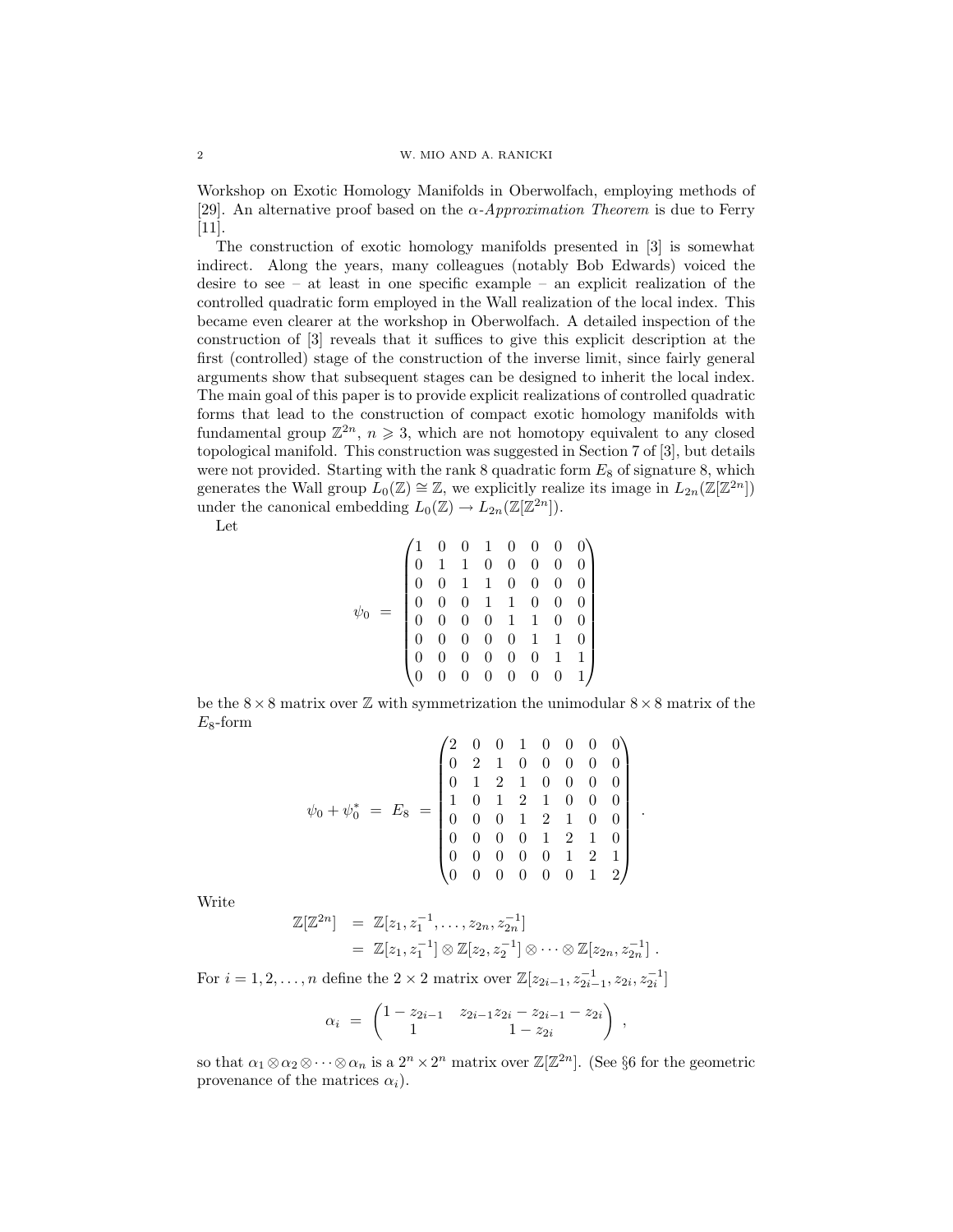**Theorem 8.1** The surgery obstruction  $E_8 \times T^{2n} \in L_{2n}(\mathbb{Z}[\mathbb{Z}^{2n}])$  is represented by the nonsingular  $(-1)^n$ -quadratic form  $(K, \lambda, \mu)$  over  $\mathbb{Z}[\mathbb{Z}^{2n}]$ , with

$$
K = \mathbb{Z}^8 \otimes \mathbb{Z}[\mathbb{Z}^{2n}]^{2^n} = \mathbb{Z}[\mathbb{Z}^{2n}]^{2^{n+3}}
$$

the f.g. free  $\mathbb{Z}[\mathbb{Z}^{2n}]$ -module of rank  $8.2^n = 2^{n+3}$  and  $\lambda = \psi + (-1)^n \psi^* : K \to K^* = \text{Hom}_{\mathbb{Z}[\mathbb{Z}^{2n}]}(K, \mathbb{Z}[\mathbb{Z}^{2n}]) , \mu(x) = \psi(x)(x) \ (x \in K)$ with

$$
\psi = \psi_0 \otimes \alpha_1 \otimes \alpha_2 \otimes \cdots \otimes \alpha_n : K \to K^*.
$$

In §10 we describe how to pass from the non-simply-connected surgery obstruction  $E_8 \times T^{2n}$  using a large finite cover  $T^{2n} \to T^{2n}$  to obtain a controlled quadratic Z-form over  $T^{2n}$ . Finally, in §11 we explain how the controlled version of  $E_8 \times T^{2n}$ is used in the construction of exotic homology  $2n$ -manifolds  $X$  with Quinn index  $i(X) = 9.$ 

### 2. The Wall groups

We begin with some recollections of surgery obstruction theory – we only need the details in the even-dimensional oriented case.

Let  $\Lambda$  be a ring with an involution, that is a function

$$
^- \; : \; \Lambda \to \Lambda \; ; \; a \mapsto \overline{a} \; .
$$

satisfying

$$
\overline{a+b} = \overline{a} + \overline{b} , \overline{ab} = \overline{b}.\overline{a} , \overline{\overline{a}} = a , \overline{1} = 1 \in \Lambda .
$$

**Example 2.1.** In the applications to topology  $\Lambda = \mathbb{Z}[\pi]$  is a group ring, with the involution

$$
- : \mathbb{Z}[\pi] \to \mathbb{Z}[\pi] ; \sum_{g \in \pi} a_g g \mapsto \sum_{g \in \pi} a_g g^{-1} (a_g \in \mathbb{Z}) .
$$

The involution is used to define a left Λ-module structure on the dual of a left Λ-module K

$$
K^* := \text{Hom}_{\Lambda}(K, \Lambda) ,
$$

with

$$
\Lambda \times K^* \to K^* \; ; \; (a, f) \mapsto (x \mapsto f(x).\overline{a}) \; .
$$

The 2n-dimensional surgery obstruction group  $L_{2n}(\Lambda)$  is defined by Wall [27, §5] to be the Witt group of nonsingular  $(-1)^n$ -quadratic forms  $(K, \lambda, \mu)$  over  $\Lambda$ , with K a finitely generated free (left)  $\Lambda$ -module together with

(i) a pairing

$$
\lambda\colon K\times K\to \Lambda
$$

such that

$$
\lambda(x, ay) = a\lambda(x, y) , \lambda(x, y + z) = \lambda(x, y) + \lambda(x, z) , \lambda(y, x) = (-1)^n \overline{\lambda(x, y)}
$$
  
and the adjoint  $\Lambda$ -module morphism

$$
\lambda : K \to K^* ; x \mapsto (y \mapsto \lambda(x, y))
$$

is an isomorphism,

 $\Box$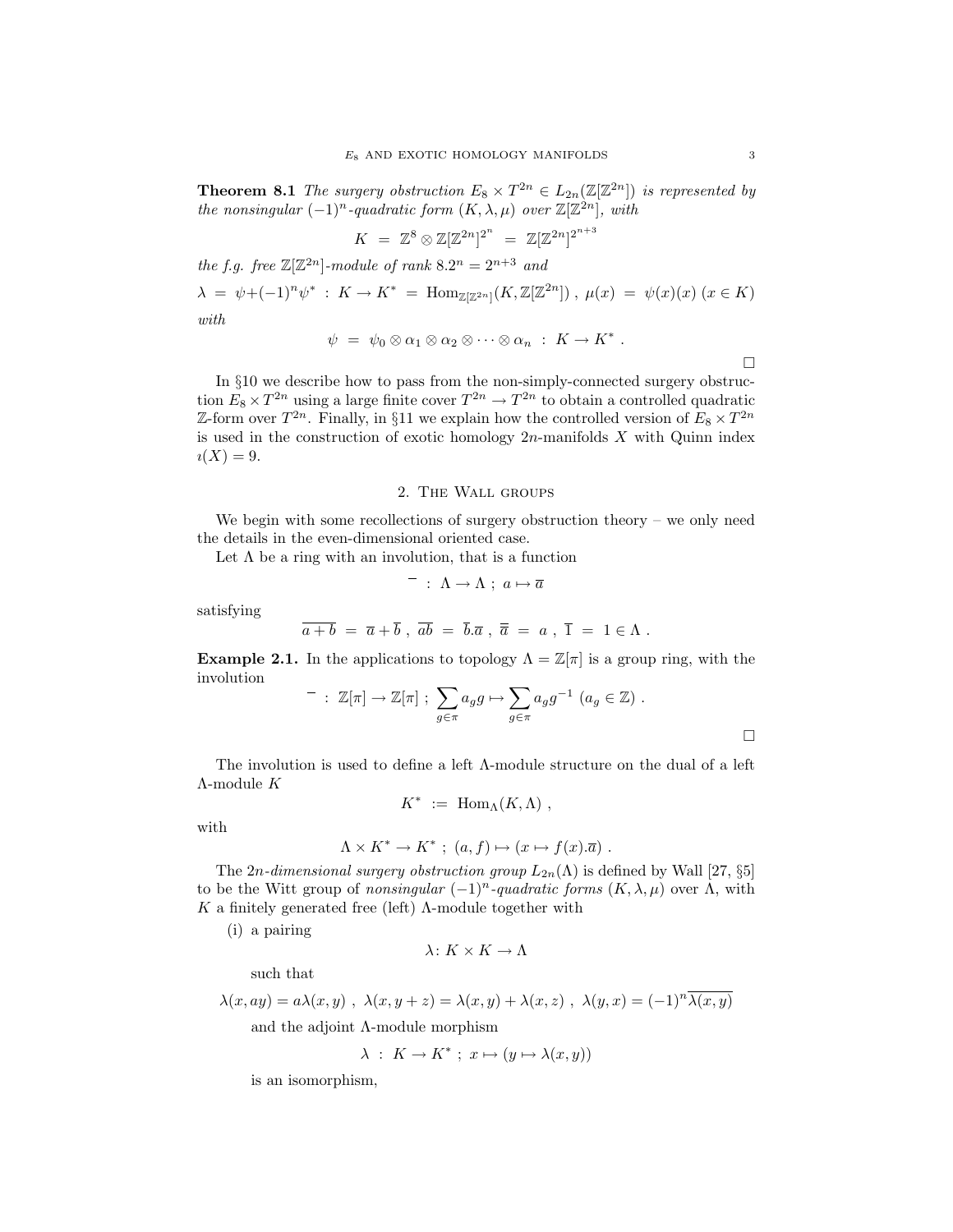(ii) a  $(-1)^n$ -quadratic function

$$
\mu \colon K \to Q_{(-1)^n}(\Lambda) = \Lambda / \{a + (-1)^{n+1}\overline{a} \mid a \in \Lambda\}
$$

with

$$
\lambda(x, x) = \mu(x) + (-1)^n \overline{\mu(x)}
$$
,  $\mu(x + y) = \mu(x) + \mu(y) + \lambda(x, y)$ ,  $\mu(ax) = a\mu(x)\overline{a}$ .  
For a f.g. free  $\Lambda$ -module  $K = \Lambda^r$  with basis  $\{e_1, e_2, \ldots, e_r\}$  the pair  $(\lambda, \mu)$  can be regarded as an equivalence class of  $r \times r$  matrices over  $\Lambda$ 

$$
\psi = (\psi_{ij})_{1 \leqslant i,j \leqslant r} \ (\psi_{ij} \in \Lambda)
$$

such that  $\psi + (-1)^n \psi^*$  is invertible, with  $\psi^* = (\overline{\psi}_{ji})$ , and

$$
\psi \sim \psi'
$$
 if  $\psi' - \psi = \chi + (-1)^{n+1} \chi^*$  for some  $r \times r$  matrix  $\chi = (\chi_{ij})$ .

The relationship between  $(\lambda, \mu)$  and  $\psi$  is given by

$$
\lambda(e_i, e_j) = \psi_{ij} + (-1)^n \overline{\psi}_{ji} \in \Lambda ,
$$
  

$$
\mu(e_i) = \psi_{ii} \in Q_{(-1)^n}(\Lambda) ,
$$

and we shall write

$$
(\lambda, \mu) = (\psi + (-)^n \psi^*, \psi) .
$$

The detailed definitions of the odd-dimensional L-groups  $L_{2n+1}(\Lambda)$  are rather more complicated, and are not required here. The quadratic L-groups are 4-periodic

$$
L_m(\Lambda) = L_{m+4}(\Lambda) .
$$

The simply-connected quadratic L-groups are given by

$$
L_m(\mathbb{Z}) = P_m = \begin{cases} \mathbb{Z} & \text{if } m \equiv 0 \pmod{4} \\ 0 & \text{if } m \equiv 1 \pmod{4} \\ \mathbb{Z}_2 & \text{if } m \equiv 2 \pmod{4} \\ 0 & \text{if } m \equiv 3 \pmod{4} \end{cases}
$$

(Kervaire-Milnor). In particular, for  $m \equiv 0 \pmod{4}$  there is defined an isomorphism

$$
L_0(\mathbb{Z}) \stackrel{\cong}{\longrightarrow} \mathbb{Z}
$$
;  $(K, \lambda, \mu) \mapsto \frac{1}{8}$  signature $(K, \lambda)$ .

The kernel form of an n-connected normal map  $(f, b) : M^{2n} \to X$  from a 2ndimensional manifold  $M$  to an oriented  $2n$ -dimensional geometric Poincaré complex X is the nonsingular  $(-1)^n$ -quadratic form over  $\mathbb{Z}[\pi_1(X)]$  defined in [27, §5]

$$
(K_n(M), \lambda, \mu)
$$

with

$$
K_n(M) = \ker(\widetilde{f}_* : H_n(\widetilde{M}) \to H_n(\widetilde{X}))
$$

the kernel (stably) f.g. free  $\mathbb{Z}[\pi_1(X)]$ -module,  $\widetilde{X}$  the universal cover of  $X, \widetilde{M} =$  $f^*\tilde{X}$  the pullback cover of M and  $(\lambda, \mu)$  given by geometric (intersection, selfintersection) numbers. The surgery obstruction of [27]

$$
\sigma_*(f, b) = (K_n(M), \lambda, \mu) \in L_{2n}(\mathbb{Z}[\pi_1(X)])
$$

is such that  $\sigma_*(f, b) = 0$  if (and for  $n \geq 3$  only if)  $(f, b)$  is bordant to a homotopy equivalence.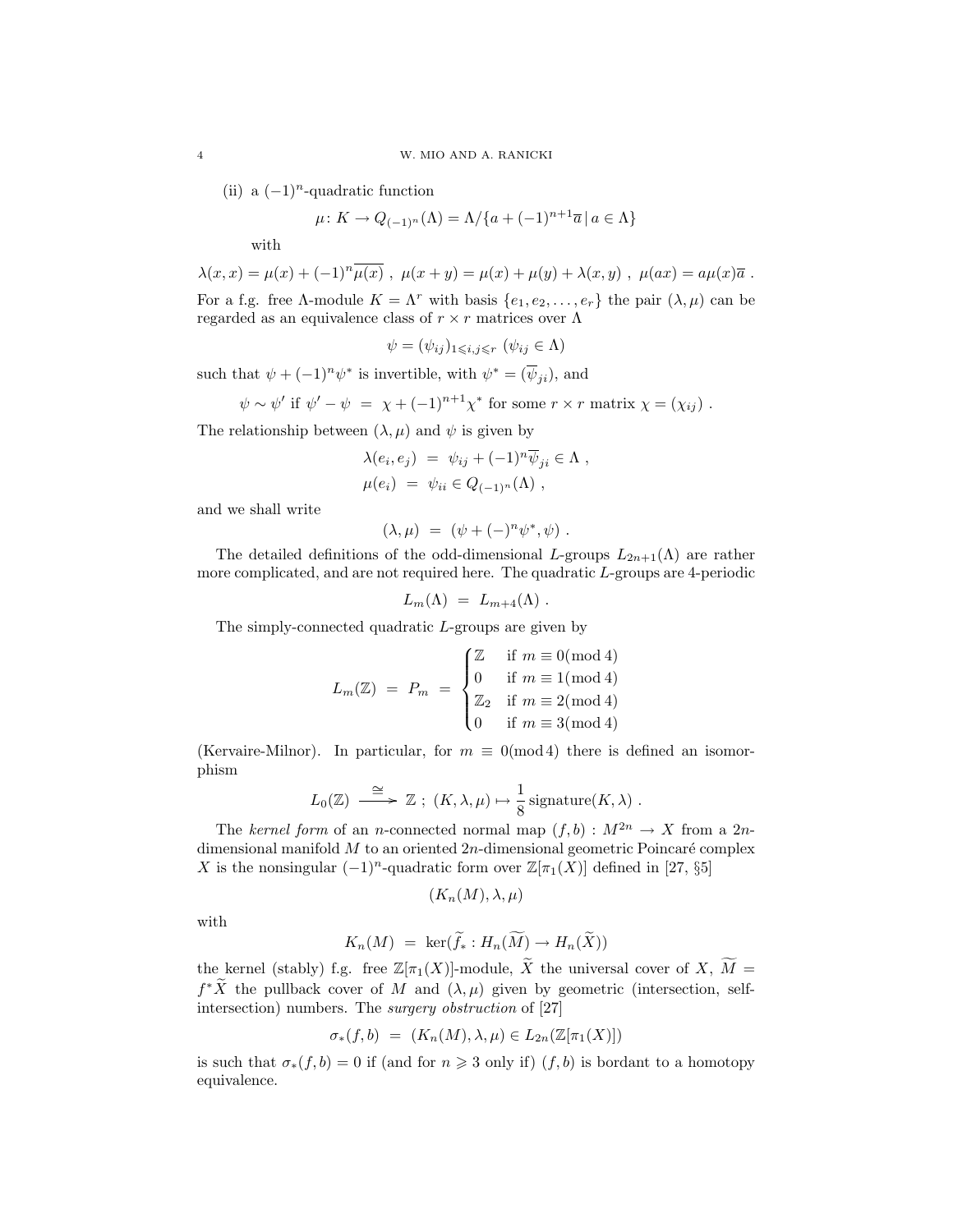The Realization Theorem of [27,  $\S5$ ] states that for a finitely presented group  $\pi$ and  $n \geq 3$  every nonsingular  $(-1)^n$ -quadratic form  $(K, \lambda, \mu)$  over  $\mathbb{Z}[\pi]$  is the kernel form of an n-connected 2n-dimensional normal map  $f : M \to X$  with  $\pi_1(X) = \pi$ .

## 3. The instant surgery obstruction

Let  $(f, b) : M^m \to X$  be an m-dimensional normal map with  $f_* : \pi_1(M) \to$  $\pi_1(X)$  an isomorphism, and let  $\widetilde{f}: \widetilde{M} \to \widetilde{X}$  be a  $\pi_1(X)$ -equivariant lift of f to the universal covers of M, X. The  $\mathbb{Z}[\pi_1(X)]$ -module morphisms  $\widetilde{f}_* : H_r(\widetilde{M}) \to H_r(\widetilde{X})$ are split surjections, with right inverses the Umkehr maps

$$
f^!: H_r(\widetilde{X}) \cong H^{m-r}(\widetilde{X}) \xrightarrow{\widetilde{f}^*} H^{m-r}(\widetilde{M}) \cong H_r(\widetilde{M}).
$$

The kernel  $\mathbb{Z}[\pi_1(X)]$ -modules

$$
K_r(M) = \ker(\widetilde{f}_*: H_r(\widetilde{M}) \to H_r(\widetilde{X}))
$$

are such that

$$
H_r(M) = K_r(M) \oplus H_r(\tilde{X}), \; K_r(M) = \pi_{r+1}(f) \; .
$$

By the Hurewicz theorem,  $(f, b)$  is k-connected if and only if

$$
K_r(M) = 0 \text{ for } r < k \; .
$$

If  $m = 2n$  or  $2n + 1$  then by Poincaré duality  $(f, b)$  is  $(n + 1)$ -connected if and only if it is a homotopy equivalence. In the even-dimensional case  $m = 2n$  the surgery obstruction of  $(f, b)$  is defined to be

$$
\sigma_*(f, b) = \sigma_*(f', b') = (K_n(M'), \lambda', \mu') \in L_{2n}(\mathbb{Z}[\pi_1(X)])
$$

with  $(f', b') : M' \to X$  any bordant n-connected normal map obtained from  $(f, b)$ by surgery below the middle dimension. The instant surgery obstruction of Ranicki [21] is an expression for such a form  $(K_n(M'), \lambda', \mu')$  in terms of the kernel 2ndimensional quadratic Poincaré complex  $(C, \psi)$  such that  $H_*(C) = K_*(M)$ . In §8 we below we shall use a variant of the instant surgery obstruction to obtain an explicit  $(-1)^n$ -quadratic form over  $\mathbb{Z}[\mathbb{Z}^{2n}]$  representing  $E_8 \times T^{2n} \in L_{2n}(\mathbb{Z}[\mathbb{Z}^{2n}]).$ 

Given a ring with involution  $\Lambda$  and an m-dimensional f.g. free  $\Lambda$ -module chain complex

$$
C: C_m \xrightarrow{d} C_{m-1} \to \cdots \to C_1 \xrightarrow{d} C_0
$$

let  $C^{m-*}$  be the dual m-dimensional f.g. free  $\Lambda$ -module chain complex, with  $d_{C^{m-*}} = (-1)^r d^* : (C^{m-*})_r = C^{m-r} = (C_{m-r})^* = \text{Hom}_{\Lambda}(C_{m-r}, \Lambda) \to C^{m-r+1},$ and define a duality involution on  $\text{Hom}_{\Lambda}(C^{m-*}, C)$  by

$$
T
$$
: Hom <sub>$\Lambda$</sub> ( $C^p$ ,  $C_q$ )  $\to$  Hom <sub>$\Lambda$</sub> ( $C^q$ ,  $C_p$ ) ;  $\phi \mapsto (-1)^{pq} \phi^*$ .

An m-dimensional quadratic Poincaré complex  $(C, \psi)$  over  $\Lambda$  is an m-dimensional f.g. free Λ-module chain complex C together with Λ-module morphisms

$$
\psi_s \; : \; C^r \to C_{m-r-s} \; (s \geqslant 0)
$$

such that

$$
d\psi_s + (-1)^r \psi_s d^* + (-1)^{m-s-1} (\psi_{s+1} + (-1)^{s+1} T \psi_{s+1}) = 0 : C^{m-r-s-1} \to C_r \ (s \geqslant 0)
$$
  
and such that  $(1+T)\psi_0 : C^{m-s} \to C$  is a chain equivalence. The cobordism group

of m-dimensional quadratic Poincaré complexes over  $\Lambda$  was identified in Ranicki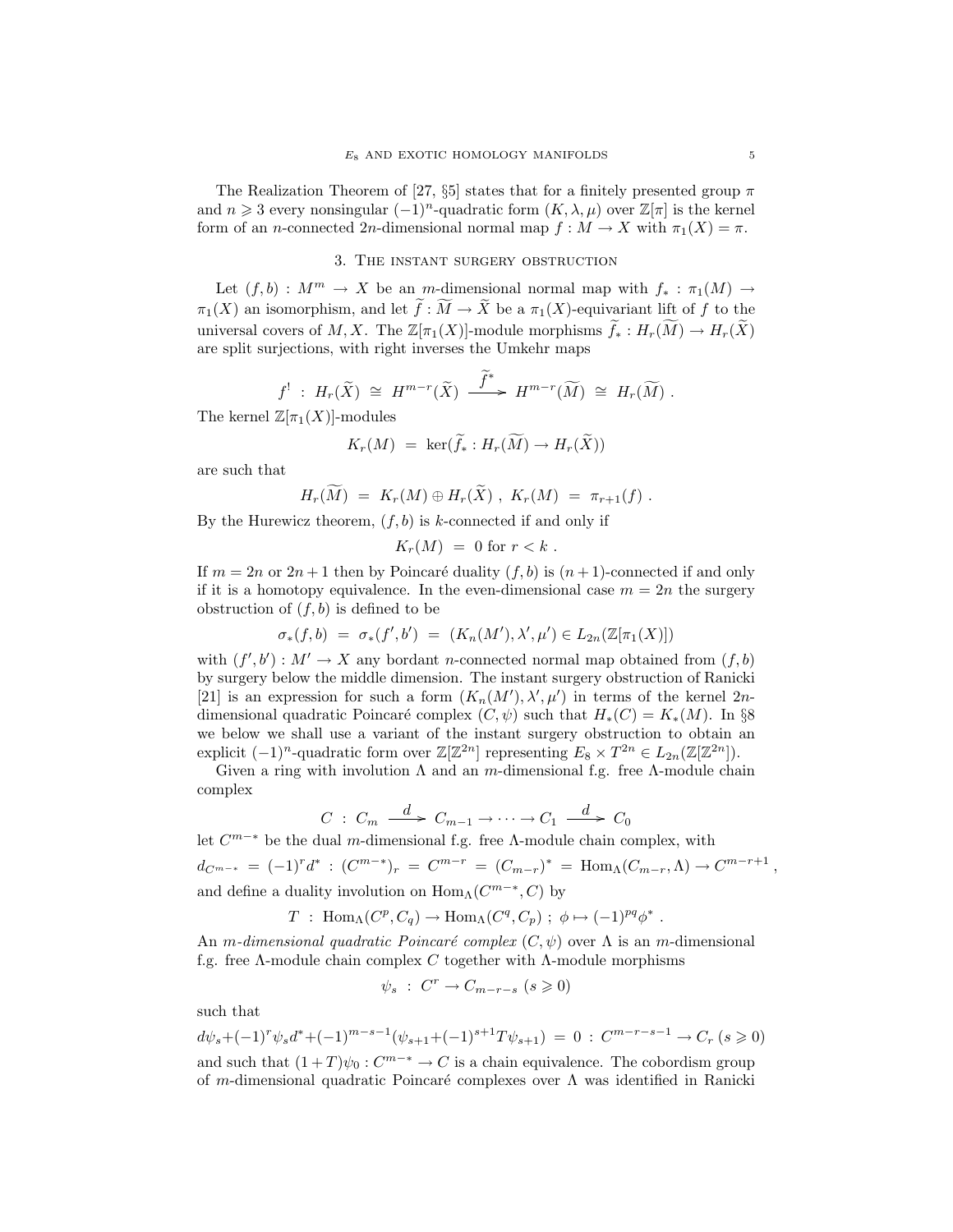[21] with the Wall surgery obstruction  $L_m(\Lambda)$ , and the surgery obstruction of an m-dimensional normal map  $(f, b) : M \to X$  was identified with the cobordism class

$$
\sigma_*(f, b) = (\mathcal{C}(f^!) , \psi_b) \in L_m(\mathbb{Z}[\pi_1(X)])
$$

of the kernel quadratic Poincaré complex  $(C(f<sup>!</sup>), \psi_b)$ , with  $C(f<sup>!</sup>)$  the algebraic mapping cone of the Umkehr  $\mathbb{Z}[\pi_1(X)]$ -module chain map

$$
f': C(\widetilde{X}) \simeq C(\widetilde{X})^{m-*} \xrightarrow{\widetilde{f}^*} C(\widetilde{M})^{m-*} \simeq C(\widetilde{M}) .
$$

The homology  $\mathbb{Z}[\pi_1(X)]$ -modules of  $\mathcal{C}(f^!)$  are the kernel  $\mathbb{Z}[\pi_1(X)]$ -modules of f

$$
H_*({\mathcal{C}}(f^{!})) = K_*(M) = \ker(\widetilde{f}_*: H_*(\widetilde{M}) \to H_*(\widetilde{X})).
$$

**Definition 3.1.** The *instant form* of a  $2n$ -dimensional quadratic Poincaré complex  $(C, \psi)$  over  $\Lambda$  is the nonsingular  $(-1)^n$ -quadratic form over  $\Lambda$ 

$$
(K, \lambda, \mu) = \begin{pmatrix} \operatorname{coker}(\begin{pmatrix} d^* & 0 \\ (-1)^{n+1}(1+T)\psi_0 & d \end{pmatrix} : C^{n-1} \oplus C_{n+2} \to C^n \oplus C_{n+1}), \\ \begin{bmatrix} \psi_0 + (-1)^n \psi_0^* & d \\ (-1)^n d^* & 0 \end{bmatrix}, \begin{bmatrix} \psi_0 & d \\ 0 & 0 \end{bmatrix} \end{pmatrix}.
$$

If  $C_r$  is f.g. free with rank<sub>Λ</sub> $C_r = c_r$  then K is (stably) f.g. free with

$$
rank_{\Lambda} K = \sum_{r=0}^{n} (-1)^{r} (c_{n-r} + c_{n+r+1}) \in \mathbb{Z}.
$$

If  $(1+T)\psi_0: C^{2n-*} \to C$  is an isomorphism then

$$
c_{n+r+1} = c_{n-r-1} , \text{ rank}_{\Lambda} K = c_n ,
$$

with

$$
(K, \lambda, \mu) = (C^n, \psi_0 + (-1)^n \psi_0^*, \psi_0) .
$$

Proposition 3.2. (Instant surgery obstruction [21, Proposition I.4.3]) (i) The cobordism class of a 2n-dimensional quadratic Poincaré complex  $(C, \psi)$  over Λ is the Witt class

$$
(C, \psi) = (K, \lambda, \mu) \in L_{2n}(\Lambda)
$$

of the instant nonsingular  $(-1)^n$ -quadratic form  $(K, \lambda, \mu)$  over  $\Lambda$ . (ii) The surgery obstruction of a 2n-dimensional normal map  $(f, b) : M \to X$ is represented by the instant form  $(K, \lambda, \mu)$  of any quadratic Poincaré complex  $(C, \psi)$  chain equivalent to the kernel 2n-dimensional quadratic Poincaré complex  $(C(f^!) , \psi_b)$ 

$$
\sigma_*(f,b) = (K,\lambda,\mu) \in L_{2n}(\mathbb{Z}[\pi_1(X)]) .
$$

**Remark 3.3.** (i) If  $(f, b)$  is *n*-connected then C is chain equivalent to the chain complex concentrated in dimension  $n$ 

$$
C : 0 \to \cdots \to 0 \to K_n(M) \to 0 \to \cdots \to 0
$$

and the instant form is just the kernel form  $(K_n(M), \lambda, \mu)$  of Wall [27]. (ii) More generally, if  $(f, b)$  is k-connected for some  $k \leq n$  then C is chain equivalent

to a chain complex concentrated in dimensions  $k, k + 1, \ldots, 2n - k$  $C: 0 \to \cdots \to 0 \to C_{2n-k} \to \cdots \to C_n \to \cdots \to C_k \to 0 \to \cdots \to 0$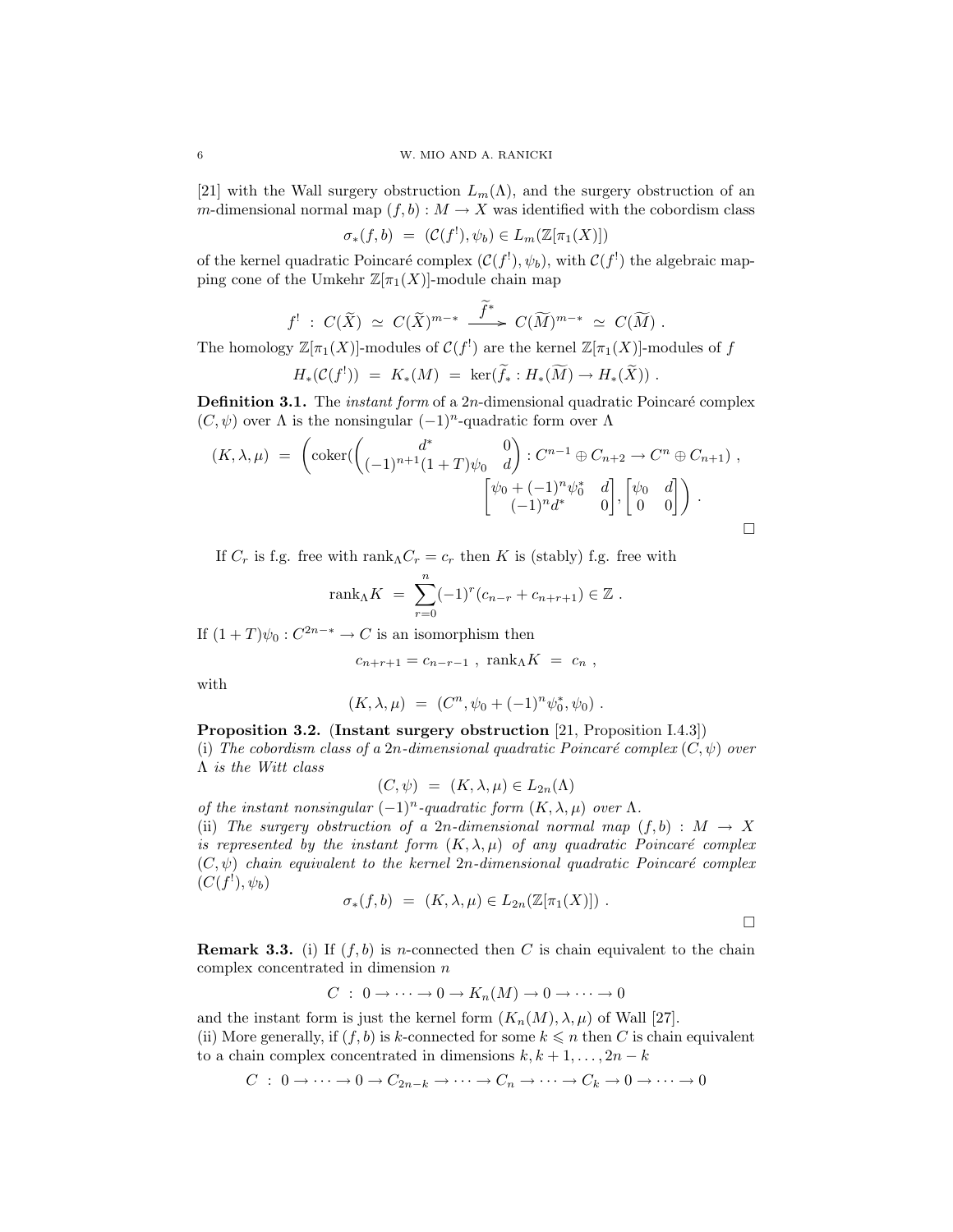and (assuming  $n \ge 3$ ) the effect of surgeries killing the  $c_{2n-k}$  generators of  $H^{2n-k}(C)$  $K_k(M)$  represented by a basis of  $C^{2n-k}$  is a bordant  $(k+1)$ -connected normal map  $(f', b') : M' \to X$  with  $\mathcal{C}(f'': C(\tilde{X}) \to C(\tilde{M}'))$  chain equivalent to a chain complex of the type

$$
C' : 0 \to \cdots \to 0 \to C'_{2n-k-1} \to \cdots \to C'_n \to \cdots \to C'_{k+1} \to 0 \to \cdots \to 0
$$

with

$$
C'_{r} = \begin{cases} \ker((d (1+T)\psi_{0}) : C_{k+1} \oplus C^{2n-k} \to C_{k}) & \text{if } r = k+1 \\ C_{r} & \text{if } k+2 \leq r \leq 2n-k-1 \end{cases}
$$

Proceeding in this way, there is obtained a sequence of bordant j-connected normal maps

$$
(f_j, b_j) : M_j \to X \ (j = k, k+1, \dots, n)
$$

with

$$
(f_k, b_k) = (f, b) , (f_{j+1}, b_{j+1}) = (f_j, b_j)'
$$

The instant form of  $(C, \psi)$  is precisely the kernel  $(-1)^n$ -quadratic form  $(K_n(M_n), \lambda_n, \mu_n)$ of the *n*-connected normal map  $(f_n, b_n)$ :  $M_n \to X$ , so that the surgery obstruction of  $(f, b)$  is given by

$$
\sigma_*(f, b) = \sigma_*(f_k, b_k) = \dots = \sigma_*(f_n, b_n)
$$
  
=  $(K_n(M_n), \lambda_n, \mu_n) \in L_{2n}(\mathbb{Z}[\pi_1(X)])$ .

# 4. THE QUADRATIC FORM  $E_8$

For  $m \geq 2$  let  $M_0^{4m}$  be the  $(2m - 1)$ -connected 4m-dimensional PL manifold obtained from the Milnor  $E_8$ -plumbing of 8 copies of  $\tau_{S^{2m}}$  by coning off the (exotic)  $(4m-1)$ -sphere boundary, with intersection form  $E_8$  of signature 8. (For  $m = 1$  can take  $M_0$  to be the simply-connected 4-dimensional Freedman topological manifold with intersection form  $E_8$ ). The surgery obstruction of the corresponding  $2m$ connected normal map  $(f_0, b_0) : M_0^{4m} \to S^{4m}$  represents the generator

$$
\sigma_*(f_0, b_0) = (K_{2m}(M_0), \lambda, \mu) = (\mathbb{Z}^8, E_8) = 1 \in L_{4m}(\mathbb{Z}) = L_0(\mathbb{Z}) = \mathbb{Z}
$$

with

$$
K_{2m}(M_0) = H_{2m}(M_0) = \mathbb{Z}^8 ,
$$
  

$$
\lambda = E_8 = \begin{pmatrix} 2 & 0 & 0 & 1 & 0 & 0 & 0 & 0 \\ 0 & 2 & 1 & 0 & 0 & 0 & 0 & 0 \\ 0 & 1 & 2 & 1 & 0 & 0 & 0 & 0 \\ 1 & 0 & 1 & 2 & 1 & 0 & 0 & 0 \\ 0 & 0 & 0 & 1 & 2 & 1 & 0 & 0 \\ 0 & 0 & 0 & 0 & 1 & 2 & 1 & 0 \\ 0 & 0 & 0 & 0 & 0 & 1 & 2 & 1 \\ 0 & 0 & 0 & 0 & 0 & 0 & 1 & 2 \end{pmatrix}
$$

,

 $\mu(0, \ldots, 1, \ldots, 0) = 1$ .

 $\Box$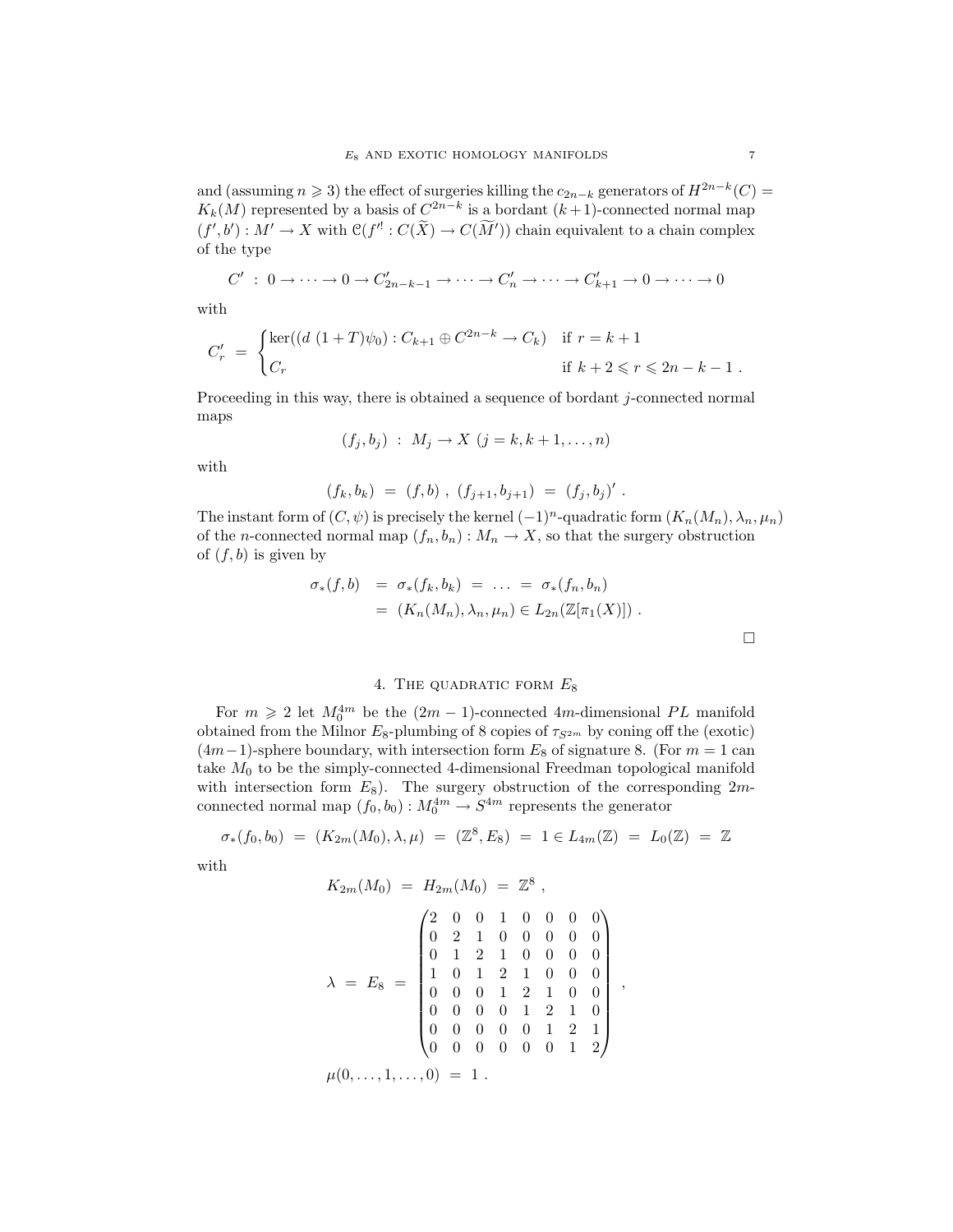#### 8 W. MIO AND A. RANICKI

#### 5. The surgery product formula

Surgery product formulae were originally obtained in the simply-connected case, notably by Sullivan. We now recall the non-simply-connected surgery product formula of Ranicki [21] involving the Mishchenko symmetric  $L$ -groups. In §6 we shall recall the variant of the surgery product formula involving almost symmetric L-groups of Clauwens, which will be used in Theorem 8.1 below to write down an explicit nonsingular  $(-1)^n$ -quadratic form over  $\mathbb{Z}[\mathbb{Z}^{2n}]$   $(n \geq 1)$  representing the image of the generator

$$
1 = E_8 \in L_{4m}(\mathbb{Z}) \cong \mathbb{Z} \ (m \geqslant 0)
$$

under the canonical embedding

 $- \times T^{2n}$ :  $L_{4m}(\mathbb{Z}) \rightarrow L_{4m+2n}(\mathbb{Z}[\mathbb{Z}^{2n}])$ ;

$$
\sigma_*((f_0, b_0): M_0 \to S^{4m}) = E_8 \mapsto \sigma_*((f_0, b_0) \times 1 : M_0 \times T^{2n} \to S^{4m} \times T^{2n}) .
$$

An *n*-dimensional symmetric Poincaré complex  $(C, \phi)$  over a ring with involution  $Λ$  is an *n*-dimensional f.g. free  $Λ$ -module chain complex

$$
C(\widetilde{N}) = C : C_n \xrightarrow{d} C_{n-1} \longrightarrow \cdots \longrightarrow C_1 \xrightarrow{d} C_0
$$

together with Λ-module morphisms

$$
\phi_s : C^r = \text{Hom}_{\Lambda}(C_r, \Lambda) \to C_{n-r+s} \ (s \geqslant 0)
$$

such that

$$
d\phi_s + (-1)^r \phi_s d^* + (-1)^{n+s-1} (\phi_{s-1} + (-1)^s T \phi_{s-1}) = 0 :
$$
  

$$
C^{n-r+s-1} \to C_r \ (s \geq 0, \phi_{-1} = 0)
$$

and  $\phi_0: C^{n-*} \to C$  is a chain equivalence. The cobordism group of *n*-dimensional symmetric Poincaré complexes over  $\Lambda$  is denoted by  $L^{n}(\Lambda)$  – see [21] for a detailed exposition of symmetric L-theory. Note that the symmetric L-groups  $L^*(\Lambda)$  are not 4-periodic in general

$$
L^{n}(\Lambda) \neq L^{n+4}(\Lambda) .
$$

The symmetric L-groups of  $\mathbb Z$  are given by

$$
L^{n}(\mathbb{Z}) = \begin{cases} \mathbb{Z} & \text{if } n \equiv 0 \pmod{4} \\ \mathbb{Z}_{2} & \text{if } n \equiv 1 \pmod{4} \\ 0 & \text{if } n \equiv 2 \pmod{4} \\ 0 & \text{if } n \equiv 3 \pmod{4} \end{cases}.
$$

For  $m \equiv 0 \pmod{4}$  there is defined an isomorphism

$$
L^{4k}(\mathbb{Z}) \xrightarrow{\cong} \mathbb{Z}
$$
;  $(C, \phi) \mapsto$  signature $(H^{2k}(C), \phi_0)$ .

A CW structure on an oriented n-dimensional manifold with  $\pi_1(N) = \rho$  and universal cover  $\tilde{N}$  and the Alexander-Whitney-Steenrod diagonal construction on the cellular complex  $C(\tilde{N})$  determine an *n*-dimensional symmetric Poincaré complex  $(C(N), \phi)$  over  $\mathbb{Z}[\rho]$  with

$$
\phi_0 = [N] \cap - : C(\widetilde{N})^{n-*} \to C(\widetilde{N}) .
$$

The Mishchenko *symmetric signature* of  $N$  is the cobordism class

$$
\sigma^*(N) = (C, \phi) \in L^n(\mathbb{Z}[\rho]).
$$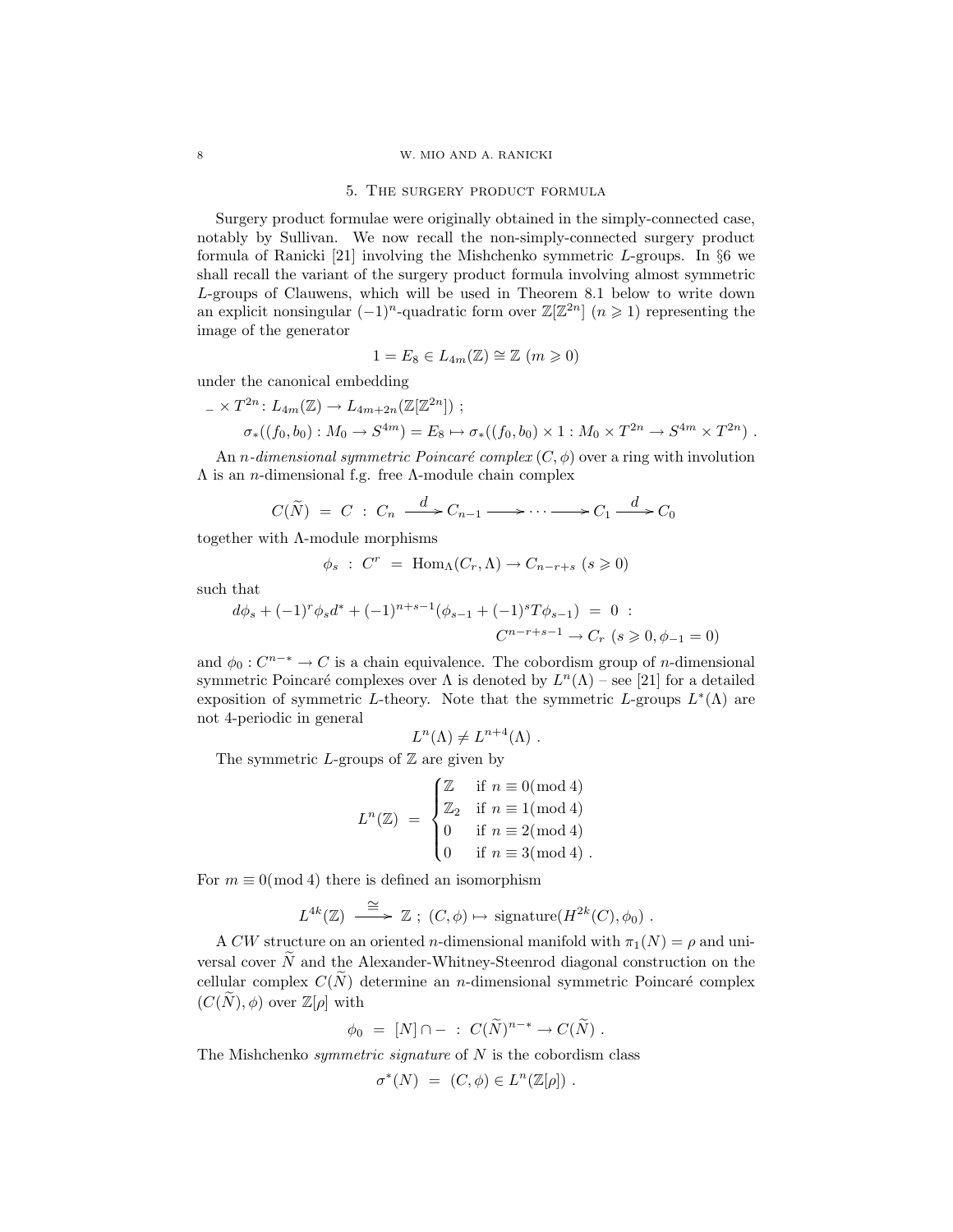For  $n = 4k$  the image of  $\sigma^*(N)$  in  $L^{4k}(\mathbb{Z}) = \mathbb{Z}$  is just the usual signature of N. For any rings with involution  $\Lambda_1, \Lambda_2$  there are defined products

$$
L^{n_1}(\Lambda_1) \otimes L^{n_2}(\Lambda_2) \to L^{n_1+n_2}(\Lambda_1 \otimes \Lambda_2) ,
$$
  

$$
L_{n_1}(\Lambda_1) \otimes L^{n_2}(\Lambda_2) \to L_{n_1+n_2}(\Lambda_1 \otimes \Lambda_2)
$$

given by ⊗ on the level of modules and chain complexes. The tensor product of group rings is given by

$$
\mathbb{Z}[\pi_1] \otimes \mathbb{Z}[\pi_2] = \mathbb{Z}[\pi_1 \times \pi_2].
$$

## Theorem 5.1. (Symmetric L-theory surgery product formula [21])

(i) The symmetric signature of a product  $N_1 \times N_2$  of an n<sub>1</sub>-dimensional manifold  $N_1$  and an n<sub>2</sub>-dimensional manifold  $N_2$  is the product of the symmetric signatures

$$
\sigma^*(N_1 \times N_2) = \sigma^*(N_1) \otimes \sigma^*(N_2) \in L^{n_1+n_2}(\mathbb{Z}[\pi_1(N_1 \times N_2)]) .
$$

(ii) The product of an m-dimensional normal map  $(f, b) : M \rightarrow X$  and an ndimensional manifold N is an  $(m + n)$ -dimensional normal map

$$
(g, c) = (f, b) \times 1 : M \times N \to X \times N
$$

with surgery obstruction

$$
\sigma_*(g,c) = \sigma_*(f,b) \otimes \sigma^*(N) \in L^{m+n}(\mathbb{Z}[\pi_1(X) \times \pi_1(N)]) .
$$

Proof. These formulae already hold on the chain homotopy level, and chain equivalent symmetric/quadratic Poincaré complexes are cobordant. In somewhat greater detail:

(i) The symmetric Poincaré complex of a product  $N = N_1 \times N_2$  is the product of the symmetric Poincaré complexes of  $N_1$  and  $N_2$ 

$$
(C(\widetilde{N}), \phi) = (C(\widetilde{N}_1), \phi_1) \otimes (C(\widetilde{N}_2), \phi_2).
$$

(ii) The kernel quadratic Poincaré complex  $(C(g^{1}), \psi_c)$  of the product normal map  $(g, c) = (f, b) \times 1 : M \times N \rightarrow X \times N$  is the product of the kernel quadratic Poincaré complex  $(C(f^!)$ ,  $\psi_b)$  of  $(f, b)$  and the symmetric Poincaré complex  $(C(N), \phi)$  of N

$$
(\mathcal{C}(g^1),\psi_c) \;=\; (\mathcal{C}(f^1),\psi_b) \otimes (C(\widetilde{N}),\phi) \;.
$$

 $\Box$ 

**Theorem 5.2.** (i) (Shaneson [26], Wall [27]) The quadratic L-groups of  $\mathbb{Z}[\mathbb{Z}^n]$  are given by

$$
L_m(\mathbb{Z}[\mathbb{Z}^n]) = \sum_{r=0}^n {n \choose r} L_{m-r}(\mathbb{Z}) \ (m \geqslant 0) ,
$$

interpreting  $L_{m-r}(\mathbb{Z})$  for  $m-r<0$  as  $L_{m-r+4*}(\mathbb{Z})$ . (ii) (Milgram and Ranicki [14]) The symmetric L-groups of  $\mathbb{Z}[\mathbb{Z}^n]$  are given by

$$
L^m(\mathbb{Z}[\mathbb{Z}^n]) = \sum_{r=0}^n {n \choose r} L^{m-r}(\mathbb{Z}) \ (m \geqslant 0)
$$

interpreting  $L^{m-r}(\mathbb{Z})$  for  $m < r$  as

$$
L^{m-r}(\mathbb{Z}) = \begin{cases} 0 & \text{if } m = r - 1, r - 2 \\ L_{m-r}(\mathbb{Z}) & \text{if } m < r - 2 \end{cases}
$$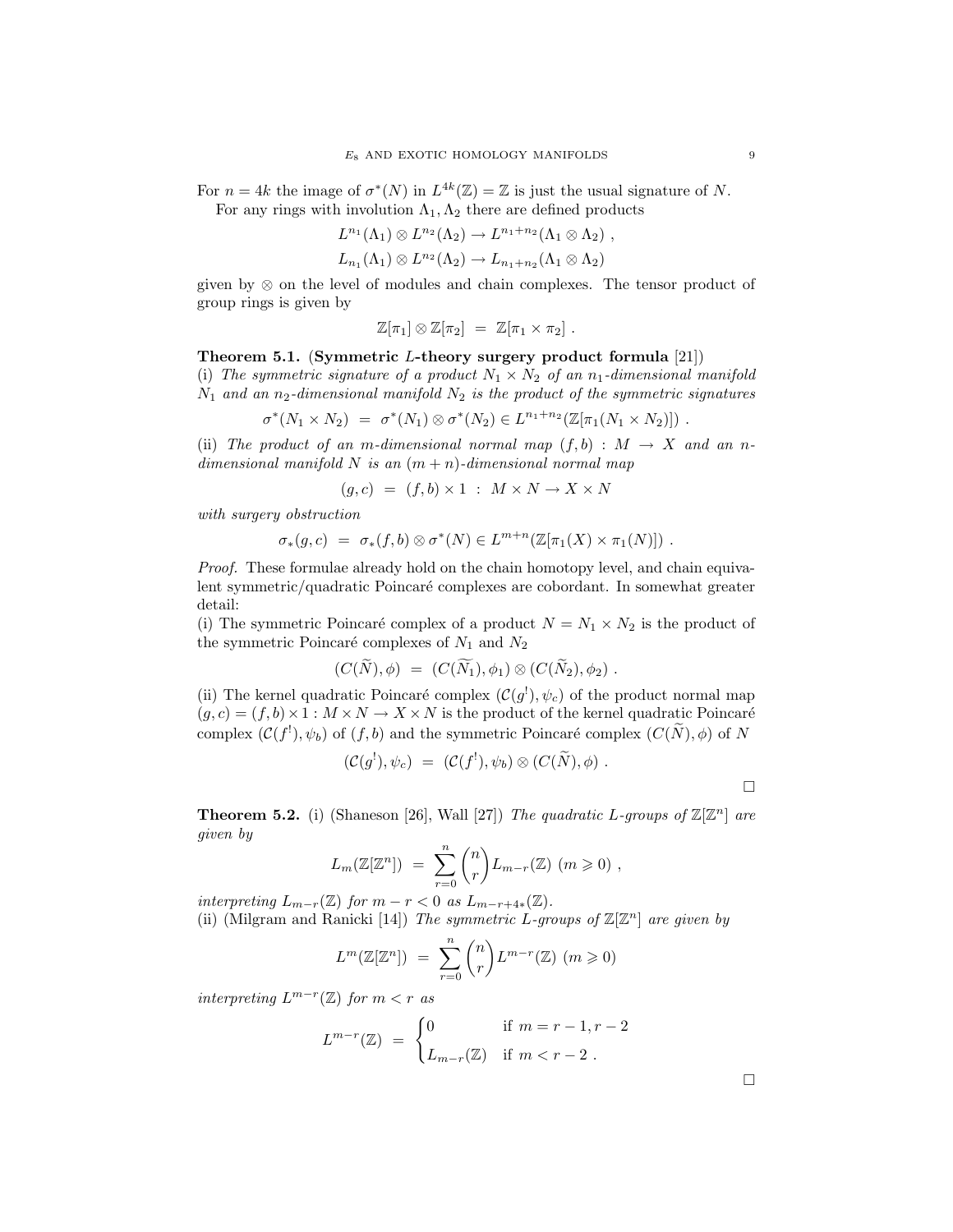The symmetric signature of  $T^n$ 

$$
\sigma^*(T^n) = (C(\widetilde{T}^n), \phi) = (0, \ldots, 0, 1) \in L^n(\mathbb{Z}[\mathbb{Z}^n]) = \sum_{r=0}^n {n \choose r} L^{n-r}(\mathbb{Z}),
$$

is the cobordism class of the *n*-dimensional symmetric Poincaré complex  $(C(\widetilde{T}^n), \phi)$ over  $\mathbb{Z}[\mathbb{Z}^n]$  with

$$
C(\widetilde{T}^n) \;=\; \bigotimes_n C(\widetilde{S}^1) \;,\; \mathrm{rank}_{\mathbb{Z}[\mathbb{Z}^n]} C_r(\widetilde{T}^n) \;=\; \begin{pmatrix} n \\ r \end{pmatrix} \,.
$$

The surgery obstruction

$$
E_8 \times T^n = (0, ..., 0, 1) \in L_n(\mathbb{Z}[\mathbb{Z}^n]) = \sum_{r=0}^n {n \choose r} L_{n-r}(\mathbb{Z})
$$

is the cobordism class of the *n*-dimensional quadratic Poincaré complex over  $\mathbb{Z}[\mathbb{Z}^n]$ 

$$
(C,\psi) = (\mathbb{Z}^8, E_8) \otimes (C(\widetilde{T}^n), \phi)
$$

with

$$
\text{rank}_{\mathbb{Z}[\mathbb{Z}^n]} C_r = 8 \binom{n}{r} .
$$

6. ALMOST 
$$
(-1)^n
$$
-SYMMETRIC FORMS

The surgery obstruction of the  $(4m + 2n)$ -dimensional normal map

$$
(f,b) \ = \ (f_0,b_0) \times 1 \ : \ M_0^{4m} \times T^{2n} \to S^{4m} \times T^{2n}
$$

is given by the instant surgery obstruction of §3 and the surgery product formula of §5 to be the Witt class

$$
\sigma_*(f, b) = (K, \lambda, \mu) \in L_{4m+2n}(\mathbb{Z}[\mathbb{Z}^{2n}])
$$

of the instant form  $(K, \lambda, \mu)$  of the 2*n*-dimensional quadratic Poincaré complex

$$
(C,\psi) = (\mathbb{Z}^8, E_8) \otimes (C(\widetilde{T}^{2n}), \phi) ,
$$

with

$$
\text{rank}_{\mathbb{Z}[\mathbb{Z}^{2n}]} K = 8 \, \text{rank}_{\mathbb{Z}[\mathbb{Z}^{2n}]} C_n(\widetilde{T}^{2n}) = 8 \binom{2n}{n} .
$$

In principle, it is possible to compute  $(\lambda, \mu)$  directly from the  $(4m+2n)$ -dimensional symmetric Poincaré complex  $E_8 \otimes (C(\tilde{T}^n), \phi)$ . In practice, we shall use the almost symmetric form surgery product formula of Clauwens [6],[7],[8], which is the analogue for symmetric Poincaré complexes of the instant surgery obstruction of  $\S3$ . We establish a product formula for almost symmetric forms which will be used in §7 to obtain an almost  $(-1)^n$ -symmetric form for  $T^{2n}$  of rank  $2^n \leqslant \binom{2n}{n}$ , and hence a representative  $(-1)^n$ -quadratic form for  $\sigma_*(f, b) \in L_{4m+2n}(\mathbb{Z}[\mathbb{Z}^{2n}])$  of rank  $2^{n+3} \leqslant 8\binom{2n}{n}.$ 

**Definition 6.1.** Let  $R$  be a ring with involution.

(i) An almost  $(-1)^n$ -symmetric form  $(A, \alpha)$  over R is a f.g. free R-module A together with a nonsingular pairing  $\alpha : A \to A^*$  such that the endomorphism

$$
1 + (-1)^{n+1} \alpha^{-1} \alpha^* : A \to A
$$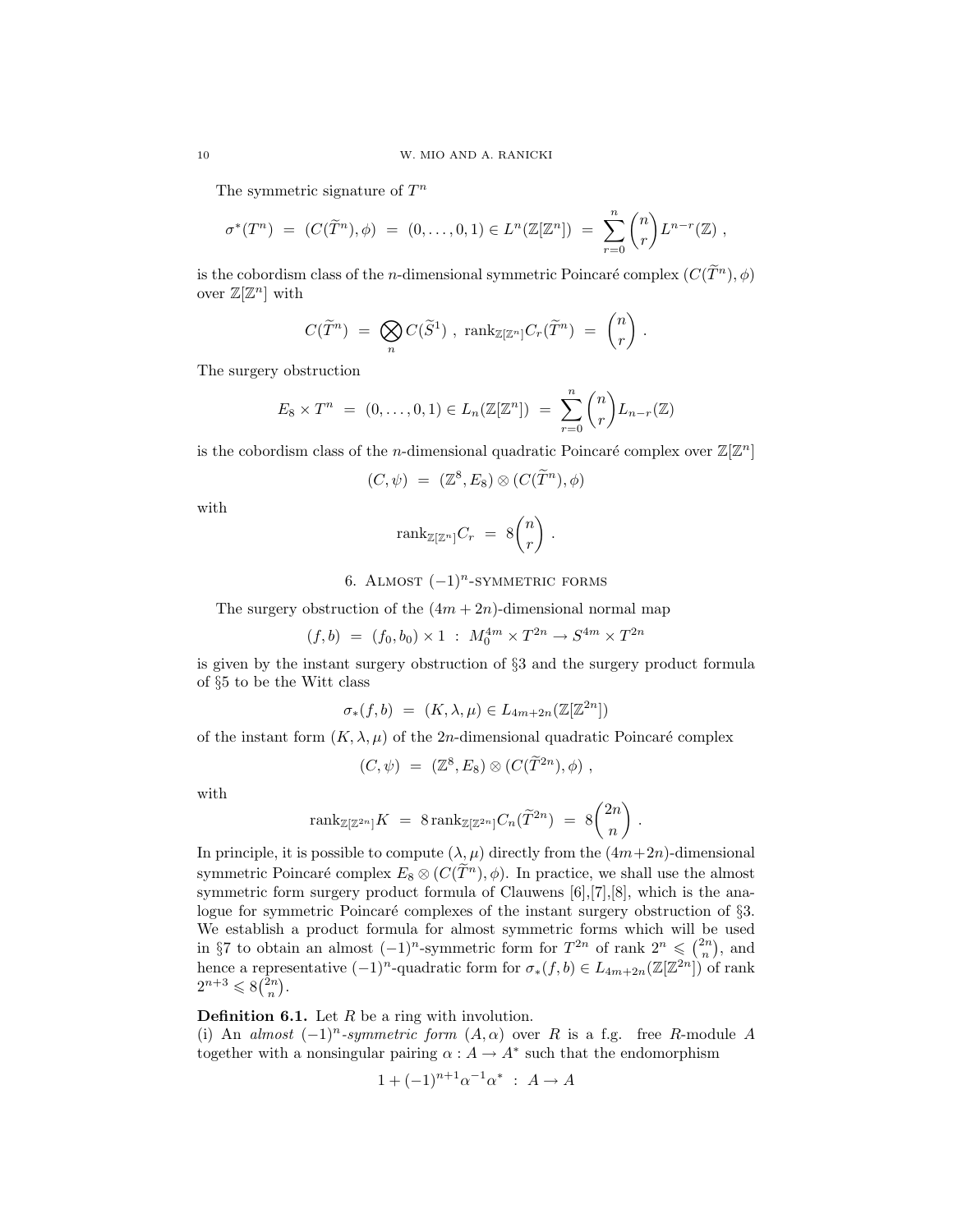is nilpotent.

(ii) A *sublagrangian* of an almost  $(-1)^n$ -symmetric form  $(A, \alpha)$  is a direct summand  $L \subset A$  such that  $L \subseteq L^{\perp}$ , where

$$
L^{\perp} := \{ b \in A \, | \, \alpha(b)(A) = \alpha(A)(b) = \{0\} \} .
$$

A lagrangian is a sublagrangian L such that

$$
L \; = \; L^{\perp} \; .
$$

(iii) The almost  $(-1)^n$ -symmetric Witt group  $AL^{2n}(R)$  is the abelian group of isomorphism classes of almost  $(-1)^n$ -symmetric forms  $(A, \alpha)$  over R with relations

 $(A, \alpha) = 0$  if  $(A, \alpha)$  admits a lagrangian

and addition by

$$
(A, \alpha) + (A', \alpha') = (A \oplus A', \alpha \oplus \alpha').
$$

Example 6.2. A nonsingular  $(-1)^n$ -symmetric form  $(A, \alpha)$  is an almost  $(-1)^n$ symmetric form such that

$$
\alpha = (-1)^n \alpha^* : A \to A^*
$$
  
so that  $1 + (-1)^{n+1} \alpha^{-1} \alpha^* = 0 : A \to A$ .

An almost  $(-1)^n$ -symmetric form  $(R^q, \alpha)$  on a f.g. free R-module of rank q is represented by an invertible  $q \times q$  matrix  $\alpha = (\alpha_{rs})$  such that the  $q \times q$  matrix  $1+(-1)^{n+1}\alpha^{-1}\alpha^*$  is nilpotent.

**Definition 6.3.** The *instant form* of a  $2n$ -dimensional symmetric Poincaré complex  $(C, \phi)$  over R is the almost  $(-1)^n$ -symmetric form over R

$$
(A,\alpha) = \left(\text{coker}(\begin{pmatrix} d^* & 0 \\ -\phi_0^* & d \end{pmatrix} : C^{n-1} \oplus C_{n+2} \to C^n \oplus C_{n+1}), \begin{bmatrix} \phi_0 + d\phi_1 & d \\ (-1)^n d^* & 0 \end{bmatrix}\right).
$$

**Example 6.4.** If  $\phi_0$  :  $C^{2n-*} \to C$  is an isomorphism the instant almost  $(-1)^n$ symmetric form is

$$
(A, \alpha) = (C^n, \phi_0 + d\phi_1) .
$$

Every 2n-dimensional symmetric Poincaré complex  $(C, \phi)$  over a ring with involution R is chain equivalent to a complex  $(C', \phi')$  such that  $\phi'_0 : C'^{2n-*} \to C'$  is an isomorphism, with

$$
C' : C^0 \to C^1 \to \cdots \to C^{n-1} \to A^* \to C_{n-1} \to \cdots \to C_1 \to C_0
$$

and

$$
\phi'_0 + d' \phi'_1 = \alpha \; : \; C'^n = A \to C'_n = A^* \; .
$$

(We shall not actually need this chain equivalence, since  $\phi_0: C^{2n-*} \to C$  is an isomorphism for  $C = C(\tilde{T}^{2n})$ , so Example 6.4 will apply). The instant form defines a forgetful map

$$
L^{2n}(R) \to AL^{2n}(R) ; (C, \phi) \mapsto (A, \alpha) .
$$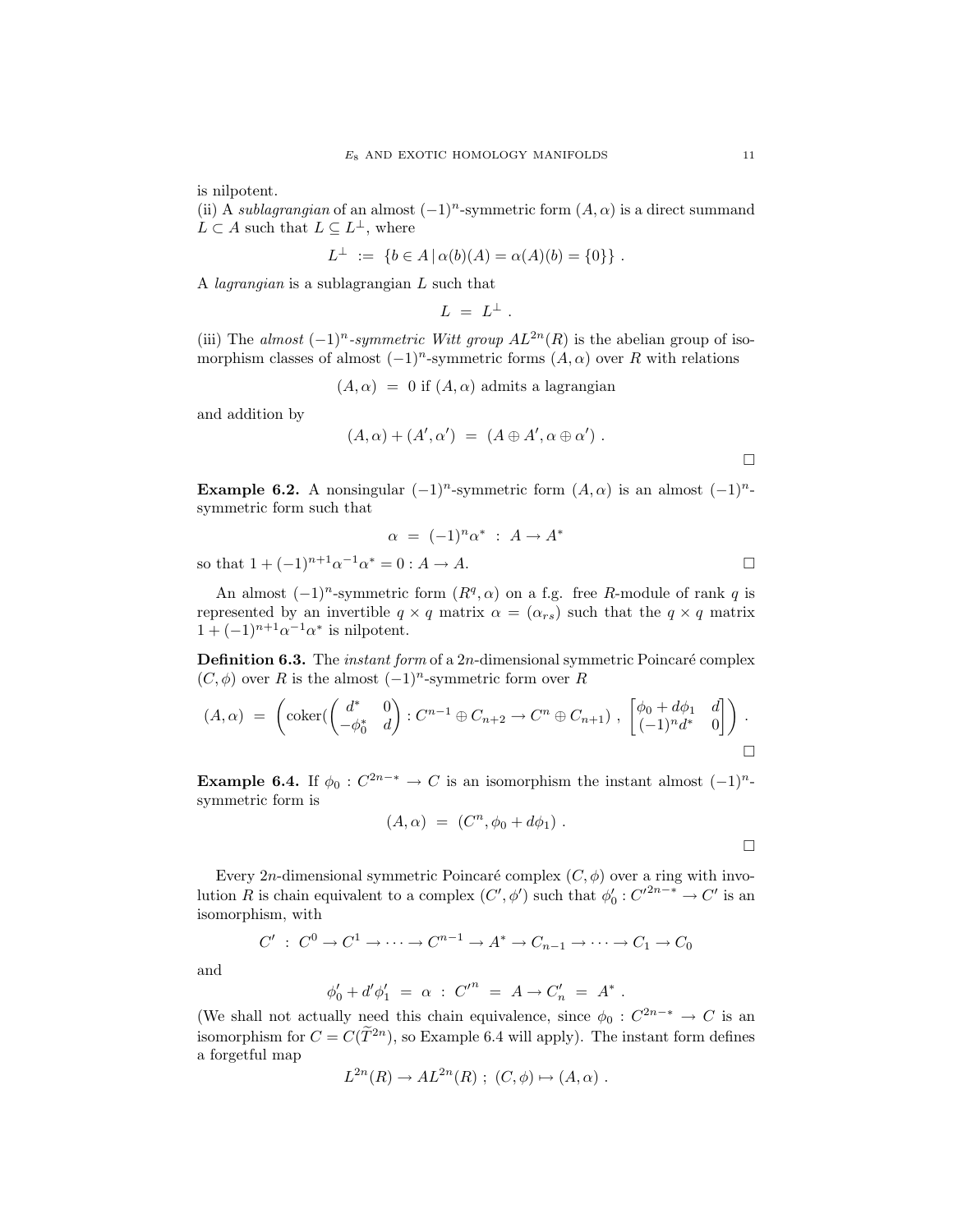**Proposition 6.5.** (Ranicki [24, 36.3]) The almost  $(-1)^n$ -symmetric Witt group of  $\mathbb Z$  is given by

$$
AL^{2n}(\mathbb{Z}) = \begin{cases} \mathbb{Z} & \text{if } n \equiv 0 \text{(mod 2)} \\ 0 & \text{if } n \equiv 1 \text{(mod 2)} \end{cases}
$$

with  $L^{4k}(\mathbb{Z}) \to AL^{4k}(\mathbb{Z})$  an isomorphism. The Witt class of an almost symmetric form  $(A, \alpha)$  over  $\mathbb Z$  is

$$
(A, \alpha) = \text{ signature}(\mathbb{Q} \otimes A, (\alpha + \alpha^*)/2) \in AL^{4k}(\mathbb{Z}) = L^{4k}(\mathbb{Z}) = \mathbb{Z}.
$$

The almost  $(-1)^n$ -symmetric L-group  $AL^{2n}(R)$  was denoted  $LASy_{h,S_{(-1)}(n)}^0(R)$  in [24].

**Definition 6.6.** The *almost symmetric signature* of a  $2n$ -dimensional manifold  $N^{2n}$  with  $\pi_1(N) = \rho$  is the Witt class

$$
\sigma^*(N) = (A, \alpha) \in AL^{2n}(\mathbb{Z}[\rho])
$$

of the instant almost  $(-1)^n$ -symmetric form  $(A, \alpha)$  over  $\mathbb{Z}[\rho]$  of the 2n-dimensional symmetric Poincaré complex  $(C(\tilde{N}), \phi)$  over  $\mathbb{Z}[\rho].$ 

The forgetful map  $L^{2n}(\mathbb{Z}[\rho]) \to AL^{2n}(\mathbb{Z}[\rho])$  sends the symmetric signature  $\sigma^*(N) \in$  $L^{2n}(\mathbb{Z}[\rho])$  to the almost symmetric signature  $\sigma^*(N) \in AL^{2n}(\mathbb{Z}[\rho]).$ 

For any rings with involution  $R_1, R_2$  there is defined a product

$$
AL^{2n_1}(R_1) \otimes AL^{2n_2}(R_2) \to AL^{2n_1+2n_2}(R_1 \otimes R_2) ;
$$
  
\n $(A_1, \alpha_1) \otimes (A_2, \alpha_2) \mapsto (A_1 \otimes A_2, \alpha_1 \otimes \alpha_2) .$ 

**Proposition 6.7.** The almost symmetric signature of a product  $N = N_1 \times N_2$ of  $2n_i$ -dimensional manifolds  $N_i$  with  $\pi_1(N_i) = \rho_i$  and almost  $(-1)^{n_i}$ -symmetric forms  $(\mathbb{Z}[\rho_i]^{q_i}, \alpha_i)$   $(i = 1, 2)$  is the product

$$
\sigma^*(N_1 \times N_2) = \sigma^*(N_1) \otimes \sigma^*(N_2)
$$
  
\n
$$
\in \text{im}(AL^{2n_1}(\mathbb{Z}[\rho_1]) \otimes AL^{2n_2}(\mathbb{Z}[\rho_2]) \to AL^{2n_1+2n_2}(\mathbb{Z}[\rho_1 \times \rho_2])) .
$$

*Proof.* The almost  $(-1)^{n_1+n_2}$ -symmetric form  $(A, \alpha)$  of  $N_1 \times N_2$  is defined on

$$
A = C^{n_1+n_2}(\widetilde{N}_1 \times \widetilde{N}_2) = \bigoplus_{(p_1,p_2) \in S} C^{p_1}(\widetilde{N}_1) \otimes C^{p_2}(\widetilde{N}_2)
$$

with

$$
S = \{ (p_1, p_2) | p_1 + p_2 = n_1 + n_2 \}.
$$

Define an involution

$$
T : S \to S ; (p_1, p_2) \mapsto (2n_1 - p_1, 2n_2 - p_2) ,
$$

and let  $U \subset S \setminus \{(n_1, n_2)\}\$  be any subset such that S decomposes as a disjoint union

$$
S = \{(n_1, n_2)\} \cup U \cup T(U) .
$$

The submodule

$$
L = \bigoplus_{(p_1, p_2) \in U} C^{p_1}(\widetilde{N}_1) \otimes C^{p_2}(\widetilde{N}_2) \subseteq A
$$

is a sublagrangian of  $(A, \alpha)$  such that

$$
(L^{\perp}/L,[\alpha]) = (C^{n_1}(\widetilde{N}_1), \alpha_1) \otimes (C^{n_2}(\widetilde{N}_2), \alpha_2) .
$$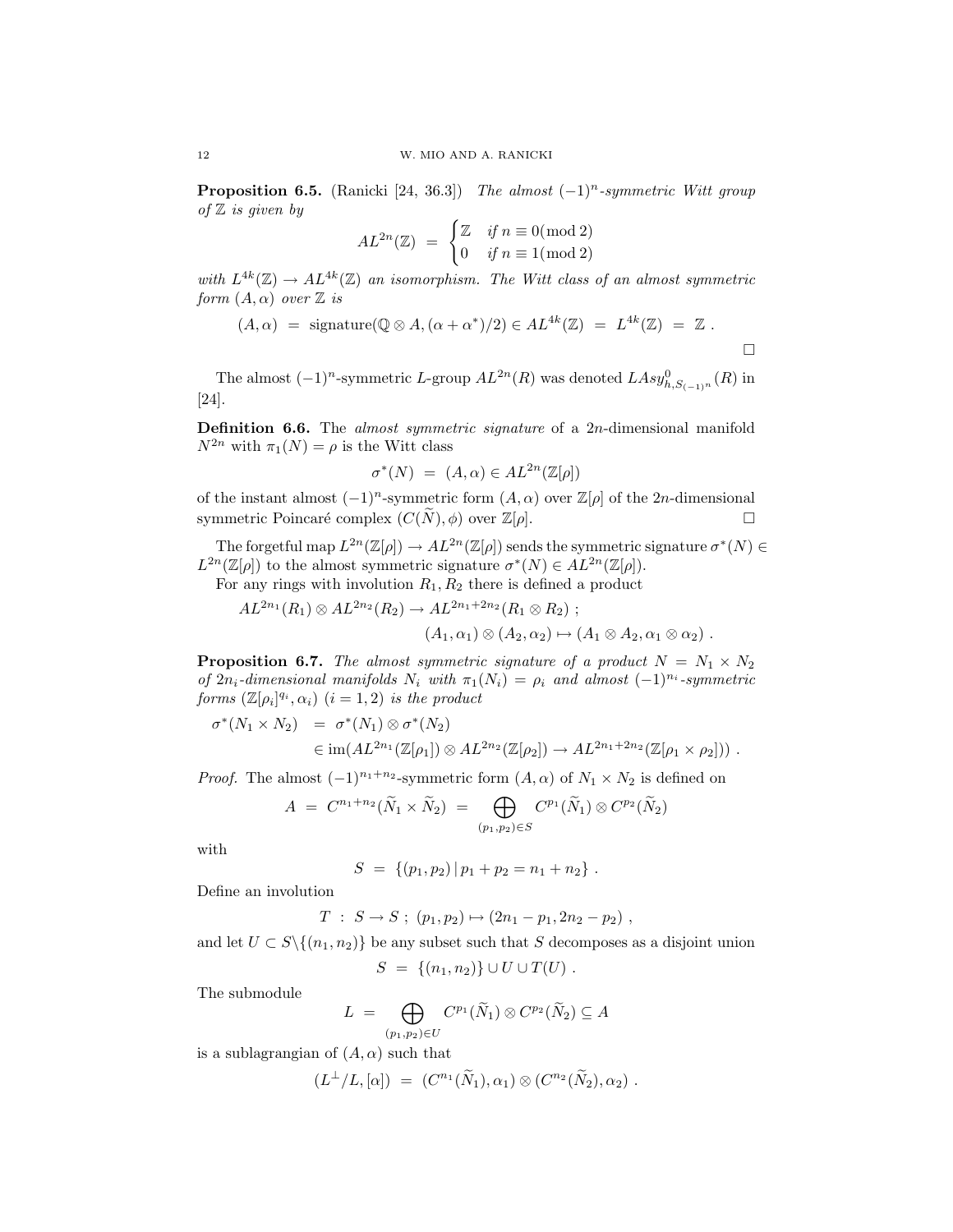The submodule

$$
\Delta_{L^{\perp}} = \{ (b, [b]) \mid b \in L^{\perp} \} \subset A \oplus (L^{\perp}/L)
$$

is a lagrangian of  $(A, \alpha) \oplus (L^{\perp}/L, -[\alpha]),$  and

$$
(A, \alpha) = (L^{\perp}/L, [\alpha]) = (C^{n_1}(\tilde{N}_1), \alpha_1) \otimes (C^{n_2}(\tilde{N}_2), \alpha_2)
$$
  

$$
\in \text{im}(AL^{2n_1}(\mathbb{Z}[\rho_1]) \otimes AL^{2n_2}(\mathbb{Z}[\rho_2]) \to AL^{2(n_1+n_2)}(\mathbb{Z}[\rho_1 \times \rho_2])) .
$$

**Definition 6.8.** The *product* of a nonsingular  $(-1)^m$ -quadratic form  $(K, \lambda, \mu)$  over Λ and an almost  $(-1)^n$ -symmetric form  $(K, α)$  over R is the nonsingular  $(-1)^{m+n-1}$ quadratic form over  $\Lambda' = \Lambda \otimes R$ 

$$
(K',\lambda',\mu') \ = \ (K,\lambda,\mu) \otimes (A,\alpha)
$$

with

$$
K' = K \otimes A , (\lambda', \mu') = (\lambda, \mu) \otimes \alpha = (\psi' + (-1)^{m+n} \psi'^*, \psi')
$$

determined by the  $\Lambda'$ -module morphism

$$
\psi' \;=\; \psi \otimes \alpha \;:\; K' \;=\; K \otimes A \to {K'}^* \;=\; K^* \otimes A^*
$$

with  $\psi: K \to K^*$  a A-module morphism such that

$$
(\lambda, \mu) = (\psi + (-1)^m \psi^*, \psi) .
$$

In particular, if  $K = \Lambda^p$  then  $\psi$  is given by a  $p \times p$  matrix  $\psi = {\psi_{ij}}$  over  $\Lambda$ , and if  $A = R^q$  then  $\alpha = {\alpha_{rs}}$  is given by a  $q \times q$  matrix over R, so that

 $\psi' = \psi \otimes \alpha$ 

is the  $pq \times pq$  matrix over  $\Lambda'$  with

$$
\psi'_{tu} = \psi_{ij} \otimes \alpha_{rs}
$$
 if  $t = (i-1)p + r$ ,  $u = (j-1)p + s$ .

If  $(A, \alpha)$  is an almost  $(-1)^n$ -symmetric form over R with a sublagrangian  $L \subset A$ the induced almost  $(-1)^n$ -symmetric form  $(L^{\perp}/L, [\alpha])$  over R is such that

$$
\Delta_{L^\perp} = \{ (b,[b]) \, | \, b \in L^\perp \} \subset A \oplus (L^\perp/L)
$$

is a lagrangian of  $(A, \alpha) \oplus (L^{\perp}/L, -[\alpha])$ , and

$$
(K, \lambda, \mu) \otimes (A, \alpha) = (K, \lambda, \mu) \otimes (L^{\perp}/L, [\alpha]) \in L_{2m+2n}(\Lambda').
$$

In particular, if L is a lagrangian of  $(A, \alpha)$  then

$$
(K, \lambda, \mu) \otimes (A, \alpha) = 0 \in L_{2m+2n}(\Lambda'),
$$

so that the product

 $L_{2m}(\Lambda) \otimes AL^{2n}(R) \to L_{2m+2n}(\Lambda \otimes R) ; (K, \lambda, \mu) \otimes (A, \alpha) \mapsto (K \otimes A, (\lambda, \mu) \otimes \alpha)$ is well-defined.

Theorem 6.9. (Almost symmetric L-theory surgery product formula, Clauwens [6])

(i) The product

$$
L_{2m}(\Lambda) \otimes L^{2n}(R) \to L_{2m+2n}(\Lambda \otimes R) ; (K, \lambda, \mu) \otimes (A, \alpha) \mapsto (K \otimes A, (\lambda, \mu) \otimes \alpha)
$$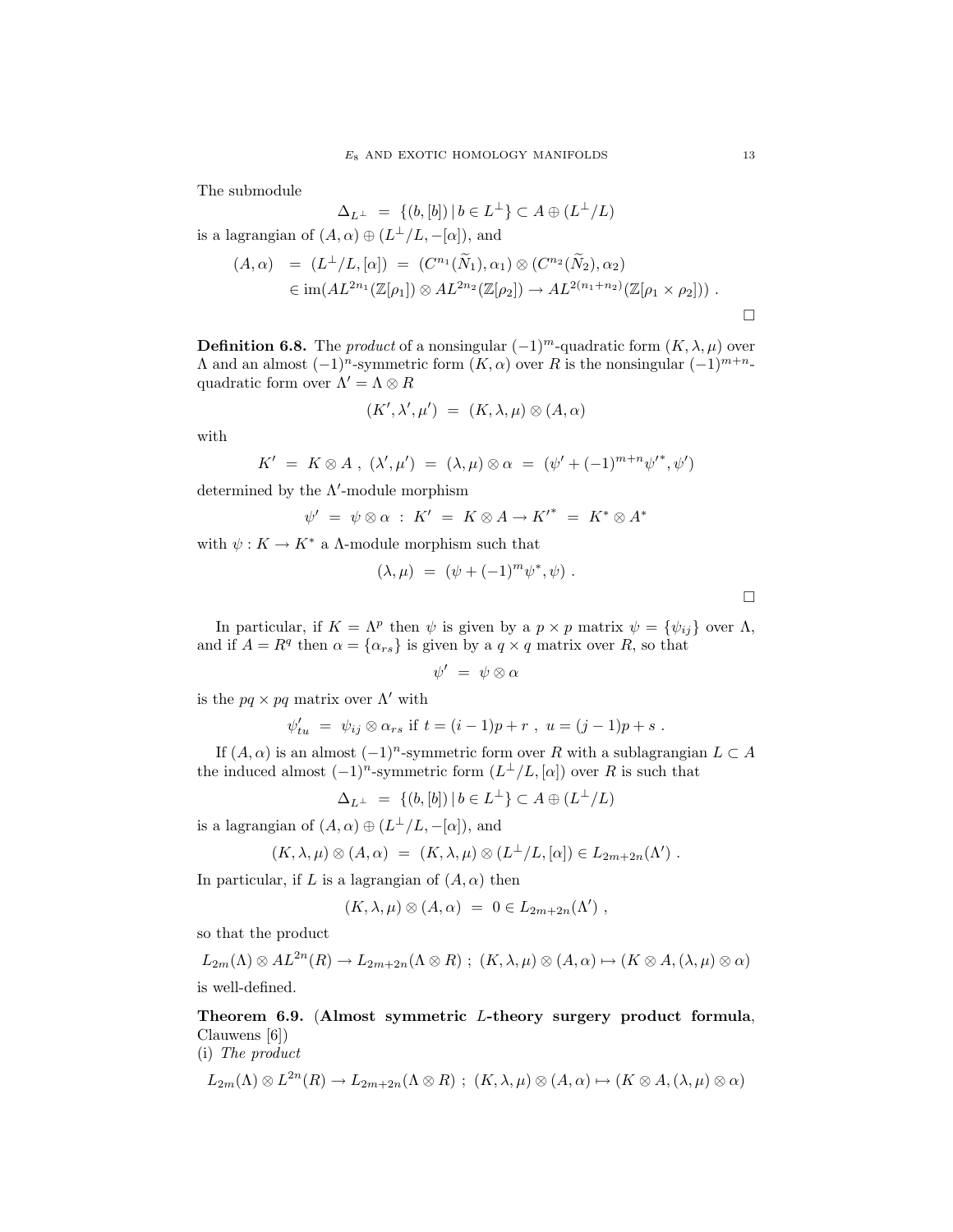factors through the product

$$
L_{2m}(\Lambda) \otimes AL^{2n}(R) \to L_{2m+2n}(\Lambda \otimes R) .
$$

(ii) Let  $(f, b) : M \to X$  be a 2m-dimensional normal map with surgery obstruction

$$
\sigma_*(f, b) = (\mathbb{Z}[\pi]^p, \lambda, \mu) \in L_{2m}(\mathbb{Z}[\pi]) \; (\pi = \pi_1(X)) \; ,
$$

and let N be a 2n-dimensional manifold with almost  $(-1)^n$ -symmetric signature

$$
\sigma^*(N) = (\mathbb{Z}[\rho]^q, \alpha) \in AL^{2n}(\mathbb{Z}[\rho]) \; (\rho = \pi_1(N)) \; .
$$

The surgery obstruction of the  $(2m + 2n)$ -dimensional normal map

$$
(g, c) = (f, b) \times 1 : M \times N \to X \times N
$$

is given by

$$
\sigma_*(g, c) = (\mathbb{Z}[\pi \times \rho]^{pq}, (\lambda, \mu) \otimes \alpha)
$$
  

$$
\in \text{im}(L_{2m}(\mathbb{Z}[\pi]) \otimes AL^{2n}(\mathbb{Z}[\rho]) \to L_{2m+2n}(\mathbb{Z}[\pi \times \rho])) .
$$

(iii) The surgery obstruction of the product  $2(m+n_1+n_2)$ -dimensional normal map

$$
(g,c) = (f,b) \times 1 : M \times N_1 \times N_2 \rightarrow X \times N_1 \times N_2
$$

is given by

$$
\sigma_*(g,c) = (\mathbb{Z}[\pi \times \rho_1 \times \rho_2]^{pq_1q_2}, (\lambda,\mu) \otimes \alpha_1 \otimes \alpha_2) \in L_{2(m+n_1+n_2)}(\mathbb{Z}[\pi \times \rho_1 \times \rho_2]).
$$

Proof. (i) By construction.

(ii) It may be assumed that  $(f, b) : M \to X$  is an m-connected 2m-dimensional normal map, with kernel  $(-1)^m$ -quadratic form over  $\mathbb{Z}[\pi]$ 

$$
(K_m(M), \lambda, \mu) = (\mathbb{Z}[\pi]^p, \lambda, \mu) .
$$

The product  $(g, c) = (f, b) \times 1 : M \times N \to X \times N$  is m-connected, with quadratic Poincaré complex

$$
(C, \psi) = (K_m(M), \lambda, \mu) \otimes (C(N), \phi)
$$

and kernel  $\mathbb{Z}[\pi \times \rho]$ -modules

$$
K_*(M\times N) = K_m(M) \otimes H_{*-m}(N) .
$$

Let  $(f', b') : M' \to X \times N$  be the bordant  $(m + n)$ -connected normal map obtained from  $(g, c)$  by surgery below the middle dimension, using  $(C, \psi)$  as in Remark 3.3 (ii). The kernel  $(-1)^{m+n}$ -quadratic form over  $\mathbb{Z}[\pi \times \rho]$  of  $(f', b')$  is the instant form of  $(C, \psi)$ , which is just the product of  $(K_m(M), \lambda, \mu)$  and the almost  $(-1)^n$ symmetric form  $(\mathbb{Z}[\rho]^q, \alpha)$ 

$$
(K_{m+n}(M'), \lambda', \mu') =
$$
  

$$
\begin{pmatrix} \text{coker}({d^{*} \choose (-1)^{m+n+1}(1+T)\psi_{0} & d} \end{pmatrix} : C^{m+n-1} \oplus C_{m+n+2} \to C^{m+n} \oplus C_{m+n+1}),
$$
  

$$
\begin{bmatrix} \psi_{0} + (-1)^{m+n}\psi_{0}^{*} & d \\ (-1)^{m+n}d^{*} & 0 \end{bmatrix}, \begin{bmatrix} \psi_{0} & d \\ 0 & 0 \end{bmatrix} \end{pmatrix}
$$
  

$$
= (\mathbb{Z}[\pi \times \rho]^{pq}, (\lambda, \mu) \otimes \alpha).
$$

The surgery obstruction of  $(g, c)$  is thus given by

$$
\sigma_*(g, c) = \sigma_*(f', b') = (K_{m+n}(M'), \lambda', \mu')
$$
  
=  $(\mathbb{Z}[\pi \times \rho]^{pq}, (\lambda, \mu) \otimes \alpha) \in L_{2m+2n}(\mathbb{Z}[\pi \times \rho]).$ 

(iii) Combine (i) and (ii) with Proposition 6.7.  $\Box$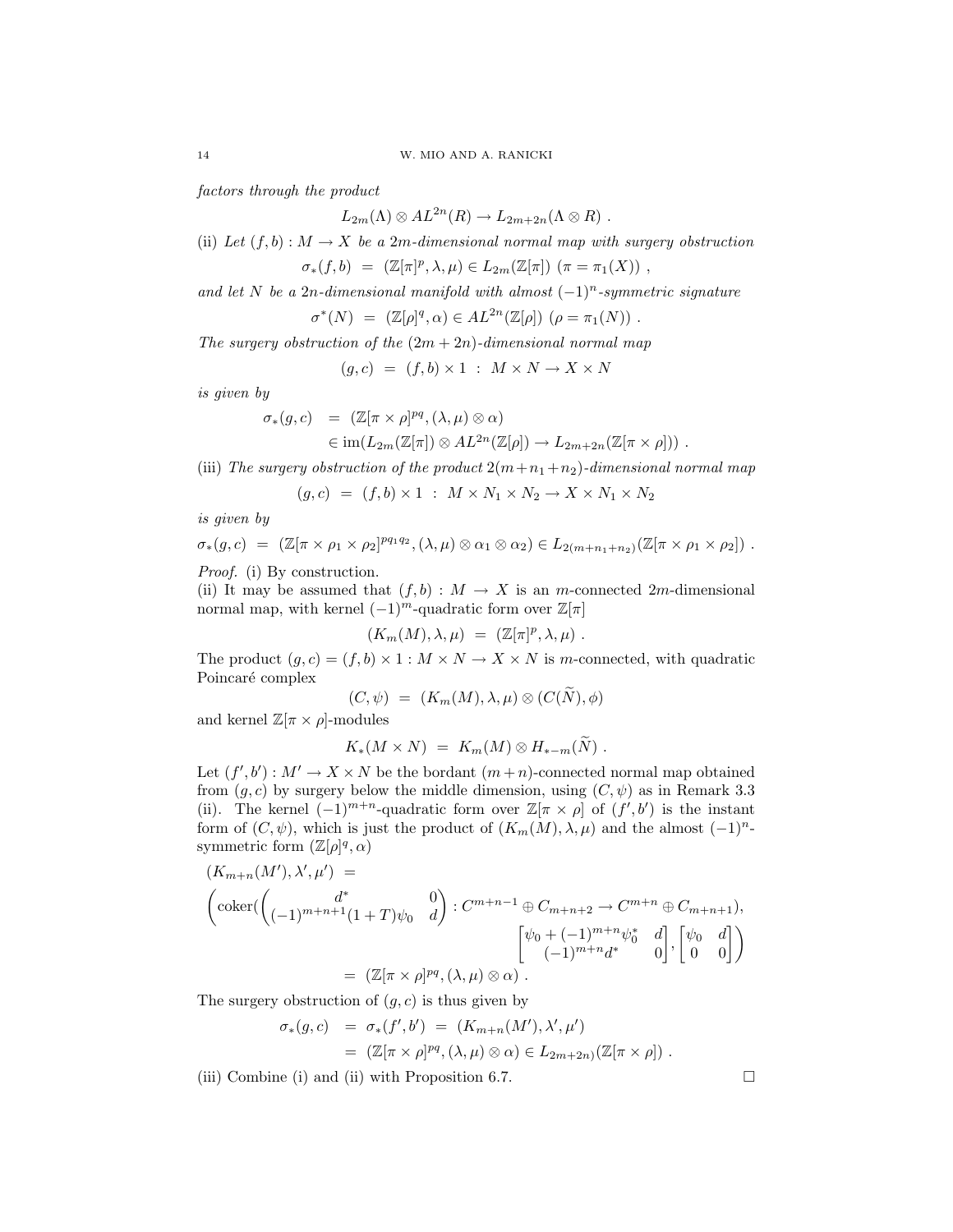Geometrically,  $-\times T^{2n}$  sends the surgery obstruction  $\sigma_*(f_0, b_0) \in L_{4m}(\mathbb{Z})$  to the surgery obstruction

$$
E_8 \times T^{2n} = \sigma_*(f_n, b_n) \in L_{4m+2n}(\mathbb{Z}[\mathbb{Z}^{2n}])
$$

of the  $(4m + 2n)$ -dimensional normal map

$$
(f_n, b_n) = (f_0, b_0) \times 1 : M_0^{4m} \times T^{2n} \to S^{4m} \times T^{2n}
$$

given by product with the almost symmetric signature of

$$
T^{2n} = S^1 \times S^1 \times \cdots \times S^1
$$
 (2n factors)  
=  $T^2 \times T^2 \times \cdots \times T^2$  (n factors).

In order to apply the almost symmetric surgery product formula 6.9 for  $N^{2n} = T^{2n}$ it therefore suffices to work out the almost  $(-1)$ -symmetric form  $(C^1(\tilde{T}^2), \alpha)$  of  $T^2$ .

The symmetric Poincaré structure  $\phi = {\phi_s | s \geq 0}$  of the universal cover  $\widetilde{S}^1 = \mathbb{R}$ of  $S^1$  is given by

$$
d = 1 - z : C_1(\mathbb{R}) = \mathbb{Z}[z, z^{-1}] \to C_0(\mathbb{R}) = \mathbb{Z}[z, z^{-1}],
$$
  
\n
$$
\phi_0 = \begin{cases}\n1 : C^0(\mathbb{R}) = \mathbb{Z}[z, z^{-1}] \to C_1(\mathbb{R}) = \mathbb{Z}[z, z^{-1}] \\
z : C^1(\mathbb{R}) = \mathbb{Z}[z, z^{-1}] \to C_0(\mathbb{R}) = \mathbb{Z}[z, z^{-1}], \\
\phi_1 = -1 : C^1(\mathbb{R}) = \mathbb{Z}[z, z^{-1}] \to C_1(\mathbb{R}) = \mathbb{Z}[z, z^{-1}].\n\end{cases}
$$

Write

$$
\Lambda = \mathbb{Z}[\pi_1(T^2)] = \mathbb{Z}[z_1, z_1^{-1}, z_2, z_2^{-1}].
$$

The Poincaré duality of  $\tilde{T}^2 = \mathbb{R}^2$  is the Λ-module chain isomorphism given by the chain-level Künneth formula to be

$$
C(\widetilde{T}^{2})^{2-*}: C^{0} = \Lambda \xrightarrow{d^{*} = \begin{pmatrix} z_{2} - 1 \\ 1 - z_{1}^{-1} \end{pmatrix}} C^{1} = \Lambda \oplus \Lambda \xrightarrow{d^{*} = (1 - z_{1}^{-1} 1 - z_{2})} C^{2} = \Lambda
$$
  
\n
$$
\downarrow 1
$$
  
\n
$$
C(\widetilde{T}^{2}): C_{2} = \Lambda \xrightarrow{d = \begin{pmatrix} 1 - z_{1} \\ 1 - z_{2}^{-1} \end{pmatrix}} C_{1} = \Lambda \oplus \Lambda \xrightarrow{d^{*} = (1 - z_{1}^{-1} 1 - z_{2})} C_{2} = \Lambda
$$
  
\n
$$
\downarrow 0
$$
  
\n
$$
C_{1} = \Lambda \oplus \Lambda \xrightarrow{d = (z_{2}^{-1} - 1 1 - z_{1})} C_{0} = \Lambda.
$$

The chain homotopy

$$
\phi_1 : \phi_0 \simeq T\phi_0 : C(\widetilde{T}^2)^{2-*} \to C(\widetilde{T}^2)
$$

is given by

$$
\phi_1 = \begin{cases} \begin{pmatrix} 1 & -z_2 \end{pmatrix} : C^1 = \Lambda \oplus \Lambda \to C_2 = \Lambda \\ \begin{pmatrix} -z_1 \\ 1 \end{pmatrix} : C^2 = \Lambda \to C_1 = \Lambda \oplus \Lambda \,. \end{cases}
$$

**Proposition 7.1.** The almost  $(-1)$ -symmetric form of  $T^2$  is given by  $(C^1,\alpha)$  with  $\alpha = \phi_0 - \phi_1 d^* = \begin{pmatrix} 1 - z_1 & z_1 z_2 - z_1 - z_2 \\ 1 & 1 & z_1 \end{pmatrix}$ 1  $1 - z_2$  $\Big)$  :  $C^1 = \Lambda \oplus \Lambda \to C_1 = \Lambda \oplus \Lambda$ .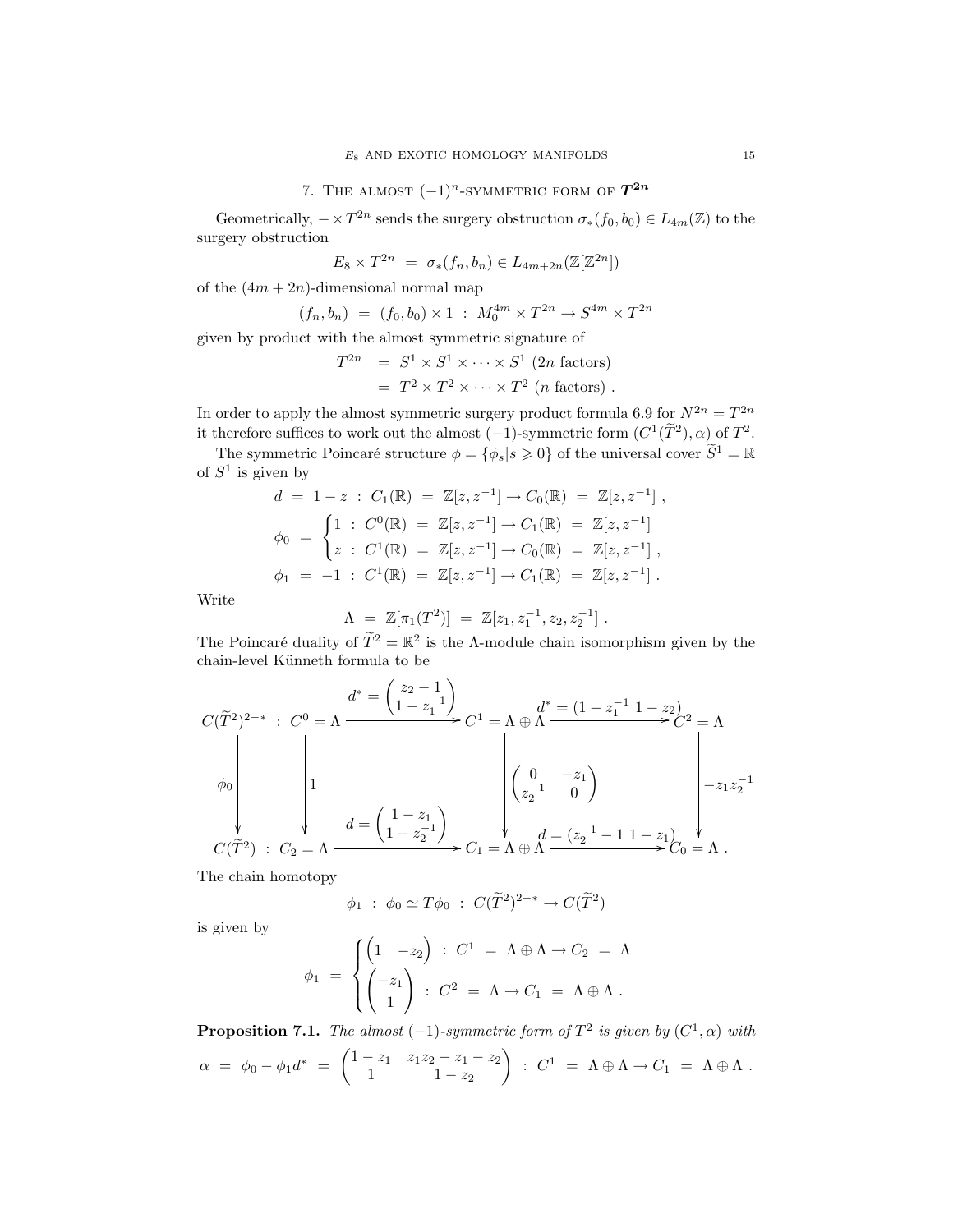Proof. By construction, noting that

$$
1 + \alpha^{-1} \alpha^* = \begin{pmatrix} -(1 - z_1)(1 - z_2^{-1}) & z_1(1 - z_2)(1 - z_2^{-1}) \\ -z_2^{-1}(1 - z_1)(1 - z_1^{-1}) & (1 - z_1)(1 - z_2^{-1}) \\ C^1 = \Lambda \oplus \Lambda \to C^1 = \Lambda \oplus \Lambda \end{pmatrix} :
$$

is nilpotent, with

$$
(1 + \alpha^{-1} \alpha^*)^2 = 0 : C^1 = \Lambda \oplus \Lambda \to C^1 = \Lambda \oplus \Lambda .
$$

**Remark 7.2.** An almost  $(-1)^n$ -symmetric form  $(R^q, \alpha)$  over R determines a nonsingular  $(-1)^n$ -quadratic form  $(R[1/2]^q, \lambda, \mu)$  over  $R[1/2]$ , with

$$
\lambda(x, y) = (\alpha(x, y) + (-1)^n \overline{\alpha(y, x)})/2, \mu(x) = \alpha(x)(x)/2.
$$

In particular, the almost (-1)-symmetric form  $(\Lambda \oplus \Lambda, \alpha)$  of  $T^2$  determines the nonsingular (-1)-quadratic form  $(\Lambda[1/2] \oplus \Lambda[1/2], \lambda, \mu)$  over  $\Lambda[1/2] = \mathbb{Z}[\mathbb{Z}^2][1/2],$ with

$$
\lambda = (\alpha - \alpha^*)/2
$$
  
= 
$$
\begin{pmatrix} ((z_1)^{-1} - z_1)/2 & (1 - z_1 z_2 - z_1 - z_2)/2 \\ (-1 + (z_1)^{-1}(z_2)^{-1} + (z_1)^{-1} + (z_2)^{-1})/2 & ((z_2)^{-1} - z_2)/2 \end{pmatrix}
$$

 $\Box$ 

the invertible skew-symmetric  $2 \times 2$  matrix exhibited in [12][Example, p.120].

8. AN EXPLICIT FORM REPRESENTING  $E_8 \times T^{2n} \in L_{4*+2n}(\mathbb{Z}[\mathbb{Z}^{2n}])$ 

Write the generators of the free abelian group  $\pi_1(T^{2n}) = \mathbb{Z}^{2n}$  as  $z_1, z_2, \ldots$ ,  $z_{2n-1}, z_{2n},$  so that

$$
\mathbb{Z}[\mathbb{Z}^{2n}] = \mathbb{Z}[z_1, z_1^{-1}, z_2, z_2^{-1}, \dots, z_{2n}, z_{2n}^{-1}].
$$

The expression of  $T^{2n}$  as an *n*-fold cartesian product of  $T^{2}$ 's

$$
T^{2n} = T^2 \times T^2 \times \cdots \times T^2
$$

gives

$$
\mathbb{Z}[\mathbb{Z}^{2n}] = \mathbb{Z}[z_1, z_1^{-1}, z_2, z_2^{-1}] \otimes \mathbb{Z}[z_3, z_3^{-1}, z_4, z_4^{-1}] \otimes \cdots \otimes \mathbb{Z}[z_{2n-1}, z_{2n-1}^{-1}, z_{2n}, z_{2n}^{-1}] \ .
$$
  
For  $i = 1, 2, ..., n$  define the invertible  $2 \times 2$  matrix over  $\mathbb{Z}[z_{2i-1}, z_{2i-1}^{-1}, z_{2i}, z_{2i}^{-1}]$ 

$$
\alpha_i = \begin{pmatrix} 1 - z_{2i-1} & z_{2i-1}z_{2i} - z_{2i-1} - z_{2i} \\ 1 & 1 - z_{2i} \end{pmatrix}
$$

.

.

The generator  $1 = E_8 \in L_0(\mathbb{Z}) = \mathbb{Z}$  is represented by the nonsingular quadratic form  $(\mathbb{Z}^8, \psi_0)$  over  $\mathbb Z$  with

$$
\psi_0 \ = \ \begin{pmatrix} 1 & 0 & 0 & 1 & 0 & 0 & 0 & 0 \\ 0 & 1 & 1 & 0 & 0 & 0 & 0 & 0 \\ 0 & 0 & 1 & 1 & 0 & 0 & 0 & 0 \\ 0 & 0 & 0 & 1 & 1 & 0 & 0 & 0 \\ 0 & 0 & 0 & 0 & 1 & 1 & 0 & 0 \\ 0 & 0 & 0 & 0 & 0 & 1 & 1 & 0 \\ 0 & 0 & 0 & 0 & 0 & 0 & 1 & 1 \\ 0 & 0 & 0 & 0 & 0 & 0 & 0 & 1 \end{pmatrix}
$$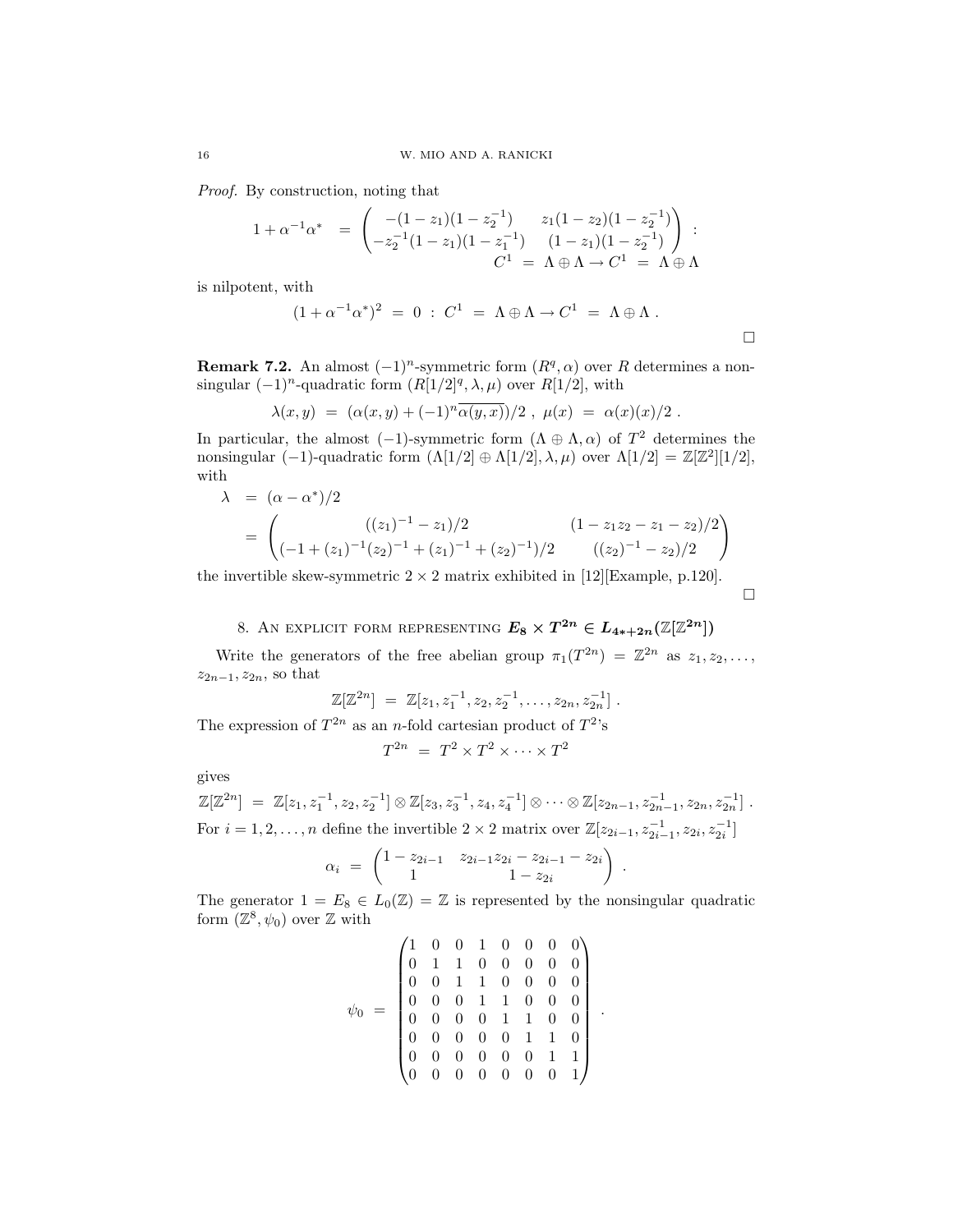**Theorem 8.1.** The  $2^{n+3} \times 2^{n+3}$  matrix over  $\mathbb{Z}[\mathbb{Z}^{2n}]$ 

$$
\psi_n = \psi_0 \otimes \alpha_1 \otimes \alpha_2 \cdots \otimes \alpha_n
$$

is such that

$$
E_8 \times T^{2n} = (\mathbb{Z}[\mathbb{Z}^{2n}]^{2^{n+3}}, \psi_n) \in L_{2n}(\mathbb{Z}[\mathbb{Z}^{2n}]).
$$

Proof. A direct application of the almost symmetric surgery product formula 6.9, noting that  $\alpha_1, \alpha_2, \ldots, \alpha_n$  are copies of the almost  $(-1)$ -symmetric form of  $T^2$ obtained in 7.1.  $\Box$ 

## 9. Transfer invariance

A covering map  $p: T^n \to T^n$  induces an injection of the fundamental group in itself

$$
p_* \; : \; \pi_1(T^n) \; = \; \mathbb{Z}^n \to \pi_1(T^n) \; = \; \mathbb{Z}^n
$$

as a subgroup of finite index, say  $q = [\mathbb{Z}^n : p_*(\mathbb{Z}^n)]$ . Given a  $\mathbb{Z}[\mathbb{Z}^n]$ -module K let  $p^{\dagger} K$  be the  $\mathbb{Z}[\mathbb{Z}^n]$ -module defined by the additive group of K with

$$
\mathbb{Z}[\mathbb{Z}^n] \times p^! K \to p^! K \; ; \; (a, b) \mapsto p_*(a) b \; .
$$

In particular

$$
p^!\mathbb{Z}[\mathbb{Z}^n] = \mathbb{Z}[\mathbb{Z}^n]^q.
$$

The restriction functor

$$
p^!: \ \{\mathbb{Z}[\mathbb{Z}^n]\text{-modules}\} \to \{\mathbb{Z}[\mathbb{Z}^n]\text{-modules}\} \ ; \ K \mapsto p^!K
$$

induces transfer maps in the quadratic L-groups

$$
p': L_m(\mathbb{Z}[\mathbb{Z}^n]) \to L_m(\mathbb{Z}[\mathbb{Z}^n]) ; (C, \psi) \mapsto p^!(C, \psi) .
$$

Proposition 9.1. The image of the (split) injection

$$
L_0(\mathbb{Z}) \to L_n(\mathbb{Z}[\mathbb{Z}^n]) = \sum_{r=0}^n {n \choose r} L_{n-r}(\mathbb{Z}) \; ; \; E_8 \mapsto E_8 \times T^n
$$

is the subgroup of the transfer-invariant elements

$$
L_n(\mathbb{Z}[\mathbb{Z}^n])^{INV} = \{ x \in L_n(\mathbb{Z}[\mathbb{Z}^n]) \, | \, p^!x = x \text{ for all } p : T^n \to T^n \} .
$$

*Proof.* See Chapter 18 of Ranicki [22]. □

Example 9.2. (i) Write

$$
\Lambda = \mathbb{Z}[\mathbb{Z}^2] = \mathbb{Z}[z_1, z_1^{-1}, z_2, z_2^{-1}].
$$

Here is an explicit verification that

$$
p^!(E_8 \times T^2) = E_8 \times T^2 \in L_2(\Lambda)
$$

for the double cover

$$
p : T^2 = S^1 \times S^1 \to T^2 ; (w_1, w_2) \mapsto ((w_1)^2, w_2)
$$

with

$$
p_*
$$
 :  $\pi_1(T^2) = \mathbb{Z}^2 \to \mathbb{Z}^2$ ;  $z_1 \mapsto (z_1)^2$ ,  $z_2 \mapsto z_2$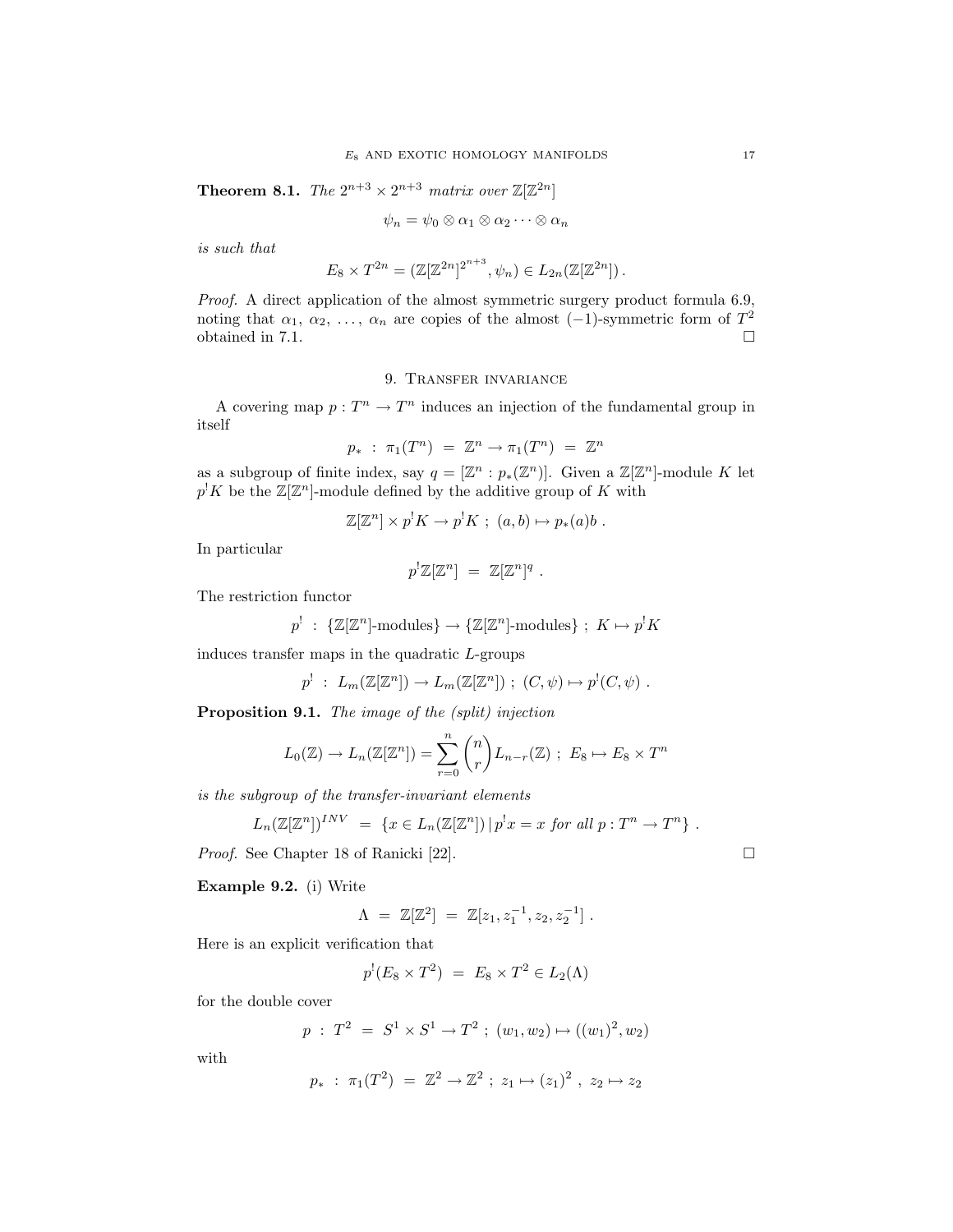the inclusion of a subgroup of index 2. For any  $j_1, j_2 \in \mathbb{Z}$  the transfer of the A-module morphism  $z_1^{j_1}z_2^{j_2}$  :  $Λ → Λ$  is given by the Λ-module morphism

$$
p^!(z_1^{j_1}z_2^{j_2}) = \begin{cases} \begin{pmatrix} (z_1)^{j_1/2}z_2^{j_2} & 0\\ 0 & (z_1)^{j_1/2}z_2^{j_2} \end{pmatrix} \; : \\ p^!\Lambda = \Lambda \oplus \Lambda \to p^!\Lambda = \Lambda \oplus \Lambda \quad \text{if } j_1 \text{ is even} \\ \begin{pmatrix} 0 & (z_1)^{(j_1+1)/2}z_2^{j_2} \\ (z_1)^{(j_1-1)/2}z_2^{j_2} & 0 \end{pmatrix} \; : \\ p^!\Lambda = \Lambda \oplus \Lambda \to p^!\Lambda = \Lambda \oplus \Lambda \quad \text{if } j_1 \text{ is odd.} \end{cases}
$$

The transfer of the almost  $(-1)$ -symmetric form of  $T^2$  over  $\Lambda$ 

$$
(C2(\widetilde{T}2), \alpha) = (\Lambda \oplus \Lambda, \begin{pmatrix} 1-z_1 & z_1z_2 - z_1 - z_2 \ 1 & 1-z_2 \end{pmatrix})
$$

is the almost  $(-1)$ -symmetric form over  $\Lambda$ 

$$
p^{!}(C^{2}(\widetilde{T}^{2}), \alpha) = (\Lambda \oplus \Lambda \oplus \Lambda \oplus \Lambda, \begin{pmatrix} 1 & -z_{1} & -z_{2} & z_{1}z_{2} - z_{1} \\ -1 & 1 & z_{2} - 1 & -z_{2} \\ 1 & 0 & 1 - z_{2} & 0 \\ 0 & 1 & 0 & 1 - z_{2} \end{pmatrix})
$$

The  $\Lambda\text{-module morphisms}$ 

$$
i = \begin{pmatrix} z_1 - z_1 z_2 \\ 0 \\ -z_1 \\ 1 \end{pmatrix} : \Lambda \to \Lambda \oplus \Lambda \oplus \Lambda \oplus \Lambda ,
$$

$$
j = \begin{pmatrix} 1 & 0 & z_1 - z_1 z_2 \\ z_1^{-1} & 0 & 0 \\ 0 & 1 & -z_1 \\ 0 & 0 & 1 \end{pmatrix} : \Lambda \oplus \Lambda \oplus \Lambda \to \Lambda \oplus \Lambda \oplus \Lambda \oplus \Lambda
$$

are such that  $i = j|_{0 \oplus 0 \oplus \Lambda}$  and there is defined a (split) exact sequence

$$
0 \longrightarrow \Lambda \oplus \Lambda \oplus \Lambda \longrightarrow \Lambda \oplus \Lambda \oplus \Lambda \oplus \Lambda \oplus \Lambda \stackrel{i^*p^! \alpha}{\longrightarrow} \Lambda \longrightarrow 0
$$

with

$$
j^*(p^!\alpha)j = \begin{pmatrix} 1 - z_1 & z_1z_2 - z_1 - z_2 & 0 \\ 1 & 1 - z_2 & 0 \\ 0 & 0 & 0 \end{pmatrix} : \Lambda \oplus \Lambda \oplus \Lambda \to \Lambda \oplus \Lambda \oplus \Lambda.
$$

The submodule

$$
L = i(\Lambda) \subset p^!(\Lambda \oplus \Lambda) = \Lambda \oplus \Lambda \oplus \Lambda \oplus \Lambda
$$

is thus a sublagrangian of the almost  $(-1)$ -symmetric form  $p'(C^2(\tilde{T}^2), \alpha)$  over  $\mathbb{Z}[\mathbb{Z}^2]$ such that

$$
(L^{\perp}/L, [p^! \alpha]) = (C^2(\widetilde{T}^2), \alpha)
$$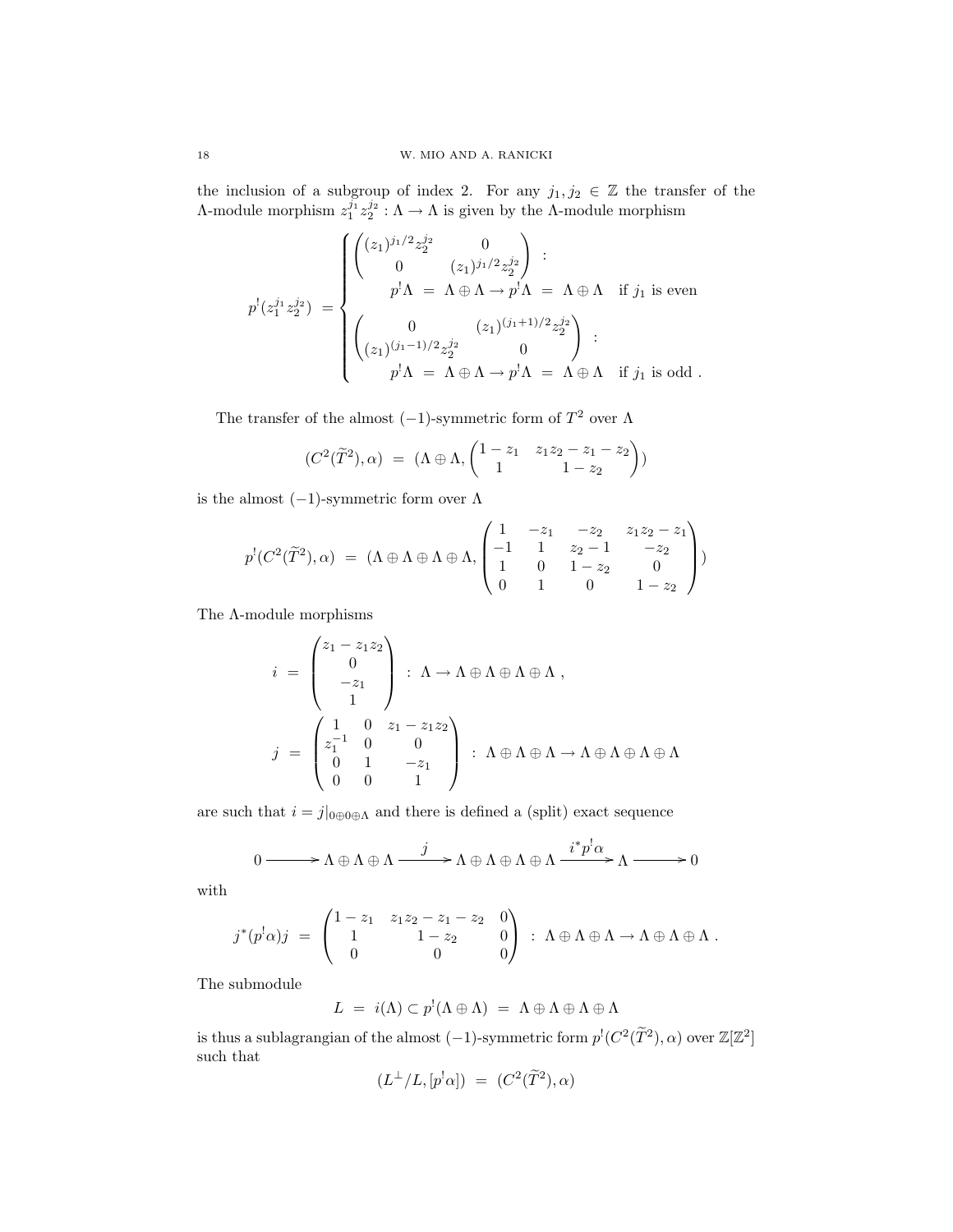and

$$
p'(E_8 \times T^2) = E_8 \otimes p'(C^2(\tilde{T}^2), \alpha)
$$
  
=  $E_8 \otimes (L^{\perp}/L, [p' \alpha])$   
=  $E_8 \otimes (C^2(\tilde{T}^2), \alpha) = E_8 \times T^2 \in L_2(\Lambda)$ .

(ii) For any  $n \geq 1$  replace p by

$$
p_n = p \times 1 : T^{2n} = T^2 \times T^{2n-2} \to T^{2n} = T^2 \times T^{2n-2}
$$

to likewise obtain an explicit verification that

$$
p_n^!(E_8 \times T^{2n}) = E_8 \times T^{2n} \in L_{2n}(\mathbb{Z}[\mathbb{Z}^{2n}])
$$
.

### 10. Controlled surgery groups

A geometric  $\mathbb{Z}[\pi]$ -module over a metric space B is a pair  $(K, \varphi)$ , where  $K = \mathbb{Z}[\pi]^r$ is a free  $\mathbb{Z}[\pi]$ -module with basis  $S = \{e_1, \ldots, e_r\}$  and  $\varphi \colon S \to B$  is a map. The  $(\epsilon, \delta)$ -controlled surgery group  $L_n(B; \mathbb{Z}, \epsilon, \delta)$  (with trivial local fundamental group) is defined as the group of *n*-dimensional quadratic  $\mathbb{Z}$ -Poincaré complexes (see [21]) over B of radius  $\lt \delta$ , modulo  $(n + 1)$ -dimensional quadratic Z-Poincaré bordisms of radius  $\lt \epsilon$ . Elements of  $L_{2n}(B;\mathbb{Z},\epsilon,\delta)$  are represented by non-singular  $(-1)^n$ quadratic forms  $(K, \lambda, \mu)$ , where  $K = \mathbb{Z}^r$  is a geometric  $\mathbb{Z}$ -module over B, and  $\lambda$ has radius  $\langle \delta, i.e., \lambda(e_i, e_j) = 0$  if  $d(\varphi(e_i), \varphi(e_j)) \geq \delta$ . In matrix representation  $(K, \psi)$ , this is equivalent to  $\psi_{ij} = 0$  if  $d(\varphi(e_i), \varphi(e_j)) \geq \delta$ . The radius of a bordism is defined similarly.

In effect, Yamasaki [29] defined an assembly map  $H_n(B;\mathbb{L}) \to L_n(B;\mathbb{Z},\epsilon,\delta)$ , where  $H_*(B;\mathbb{L})$  denotes homology with coefficients in the 4-periodic simply-connected surgery spectrum  $\mathbb L$  of Chapter 25 of Ranicki [23].

The following Stability Theorem is a key ingredient in the construction of exotic ENR homology manifolds.

Theorem 10.1. (Stability) (Pedersen, Quinn and Ranicki [16], Ferry [11], Pedersen and Yamasaki [17])

The assembly map  $H_n(B;\mathbb{L}) \to L_n(B;\mathbb{Z},\epsilon,\delta)$  is an isomorphism if  $\epsilon$  and  $\delta$  are sufficiently small, so that

$$
\varprojlim_{\epsilon} \varprojlim_{\delta} L_n(B; \mathbb{Z}, \epsilon, \delta) = H_n(B; \mathbb{L}) . \square
$$

We are interested in controlled surgery over the torus  $T^{2n} = \mathbb{R}^{2n}/\mathbb{Z}^{2n}$  equipped with the usual geodesic metric. Let  $(K, \psi)$  represent an element of  $L_{2n}(\mathbb{Z}[\mathbb{Z}^{2n}]),$ where  $K = \mathbb{Z}[\mathbb{Z}^{2n}]^r$ . Our next goal is to show that passing to a sufficiently large covering space  $p: T^{2n} \to T^{2n}$ ,  $(K, \psi)$  defines an element of  $L_{2n}(T^{2n}; \mathbb{Z}, \epsilon, \delta)$ . For simplicity, we assume that

$$
p_*\colon \pi_1(T^{2n}) \cong \mathbb{Z}^{2n} \to \pi_1(T^{2n}) \cong \mathbb{Z}^{2n}
$$

is given by multiplication by  $k > 0$ , so that p is a  $k^{2n}$ -sheeted covering space.

Let  $(\tilde{K}, \tilde{\psi}) = \mathbb{Z}[\mathbb{Z}_k^{2n}] \otimes_{\mathbb{Z}[\mathbb{Z}^{2n}]} (K, \psi)$ , where the (right)  $\mathbb{Z}[\mathbb{Z}^{2n}]$ -module structure on  $\mathbb{Z}[\mathbb{Z}_k^{2n}]$  is induced by reduction modulo k. The Z-module  $\tilde{K}$  underlying  $\bar{K}$  has basis  $\mathbb{Z}_k^{2n} \times S$ ; if  $g \in \mathbb{Z}_k^{2n}$  and  $e_i \in S$ , we write  $(g, e_i) = g e_i$ . Pick a point  $x_0$  in the covering torus  $T^{2n}$  viewed as a  $\mathbb{Z}_k^{2n}$ -space under the action of the group of deck transformations. Let  $\varphi(e_i) = x_0$ , for every  $e_i \in S$ , and extend it  $\mathbb{Z}_k^{2n}$ -equivariantly

 $\Box$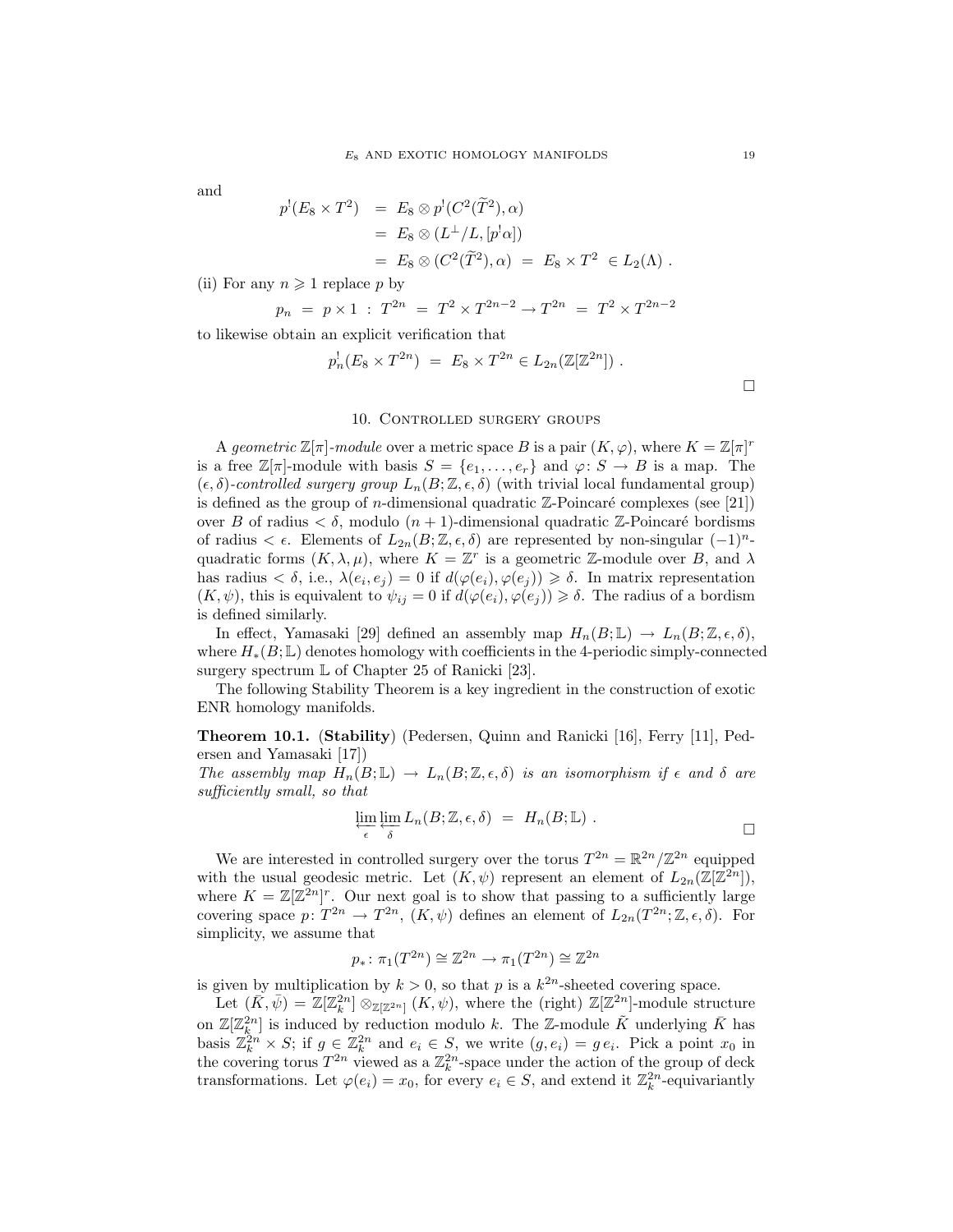to obtain  $\varphi: \mathbb{Z}_k^{2n} \times S \to T^{2n}$ . Then, the pair  $(\tilde{K}, \varphi)$  is a geometric Z-module over  $T^{2n}$  of dimension  $rk^{2n}$ .

We now describe the quadratic Z-module  $(\tilde{K}, \tilde{\psi})$  induced by  $(K, \psi)$  and the covering p. Write

$$
\bar{\psi} = \sum_{g \in \mathbb{Z}_k^{2n}} g \, \bar{\psi}_g \ ,
$$

where each  $\bar{\psi}_g$  is a matrix with integer entries. For basis elements  $ge_i, fe_j \in \mathbb{Z}_k^{2n} \times S$ , let  $\tilde{\psi}(ge_i, fe_j) = \bar{\psi}_{g^{-1}f}(e_i, e_j)$ ; this defines a bilinear Z-form on the geometric Zmodule  $\tilde{K}$ . For a given quadratic  $\mathbb{Z}[\mathbb{Z}^{2n}]$ -module  $(K, \psi)$ , we show that  $(\tilde{K}, \tilde{\psi})$  has diameter  $\lt \delta$  over the (covering) torus  $T^{2n}$ , if k is sufficiently large.

Elements of  $\mathbb{Z}^{2n}$  can be expressed uniquely as monomials

$$
z^i = z_1^{i_1} \dots z_{2n}^{i_{2n}}
$$

where  $i = (i_1, \ldots, i_{2n}) \in \mathbb{Z}^{2n}$  is a multi-index. We use the notation

$$
|i| = \max\{|i_1|, \ldots, |i_{2n}|\}.
$$

Any  $z \in \mathbb{Z}[\mathbb{Z}^{2n}]$  can be expressed uniquely as

$$
z = \sum_{i \in \mathbb{Z}^{2n}} \alpha_i z^i ,
$$

where  $\alpha_i \in \mathbb{Z}$  is zero for all but finitely many values of *i*. We define the *order of* z to be

$$
o(z) = \max\{|i| \,:\, \alpha_i \neq 0\}
$$

and let

$$
|\psi| = \max \left\{ o(\psi_{ij}), 1 \leq i, j \leq r \right\}.
$$

Then,  $(\tilde{K}, \tilde{\psi})$  is a quadratic Z-module over  $T^{2n}$  of radius  $\langle \delta \rangle$ , provided that  $k >$  $2|\psi|/\delta$ . Similarly, quadratic  $\mathbb{Z}[\mathbb{Z}^{2n}]$ -Poincaré bordisms induce quadratic Z-Poincaré  $\epsilon$ -bordisms for k large.

10.1. The forgetful map. We give an algebraic description of the forget-control map

$$
\mathcal{F}: L_{2n}(T^{2n}; \mathbb{Z}, \epsilon, \delta) \to L_{2n}(\mathbb{Z}[\mathbb{Z}^{2n}]),
$$

for  $\epsilon$  and  $\delta$  small. Let  $\sigma \in L(T^{2n}; \mathbb{Z}, \epsilon, \delta)$  be represented by the  $(-1)^n$ -quadratic Z-module  $(K, \psi)$  over  $T^{2n}$  of radius  $\lt \delta$ , where K has basis  $S = \{e_1, \ldots, e_r\}$  and projection  $\varphi: S \to T^{2n}$ . Consider the free  $\mathbb{Z}[\mathbb{Z}^{2n}]$ -module  $\tilde{K}$  of rank r generated by  $\tilde{S} = \{\tilde{e}_1, \ldots, \tilde{e}_r\}$  and let  $\tilde{\varphi} \colon \tilde{S} \to \mathbb{R}^{2n}$  be a map satisfying  $q \circ \tilde{\varphi}(\tilde{e}_i) = \varphi(e_i)$ ,  $1 \leq i \leq r$ , where  $q: \mathbb{R}^{2n} \to T^{2n} = \mathbb{R}^{2n}/\mathbb{Z}^{2n}$  is the universal cover. If  $\psi_{ij} \neq 0$  and δ is small, there is a unique element  $g_{ij}$  of  $\mathbb{Z}^{2n}$  such that  $d(\tilde{\varphi}(\tilde{e}_j) + g_{ij}, \tilde{\varphi}(\tilde{e}_i)) < \delta$ , where d denotes Euclidean distance. Let  $\tilde{\psi} = (\tilde{\psi}_{ij}), 1 \leqslant i, j \leqslant r$  be the matrix whose entries in  $\mathbb{Z}[\mathbb{Z}^{2n}]$  are

(10.1) 
$$
\tilde{\psi}_{ij} = \begin{cases} 0, & \text{if } \psi_{ij} = 0; \\ \psi_{ij} g_{ij}, & \text{if } \psi_{ij} \neq 0. \end{cases}
$$

The quadratic  $\mathbb{Z}[\mathbb{Z}^{2n}]$ -module  $(\tilde{K}, \tilde{\psi})$  represents  $\mathfrak{F}(\sigma) \in L_{2n}(\mathbb{Z}[\mathbb{Z}^{2n})$ . Likewise, quadratic Z-Poincaré  $\epsilon$ -bordisms over  $T^{2n}$  induce quadratic  $\mathbb{Z}[\mathbb{Z}^{2n}]$ -Poincaré bordisms.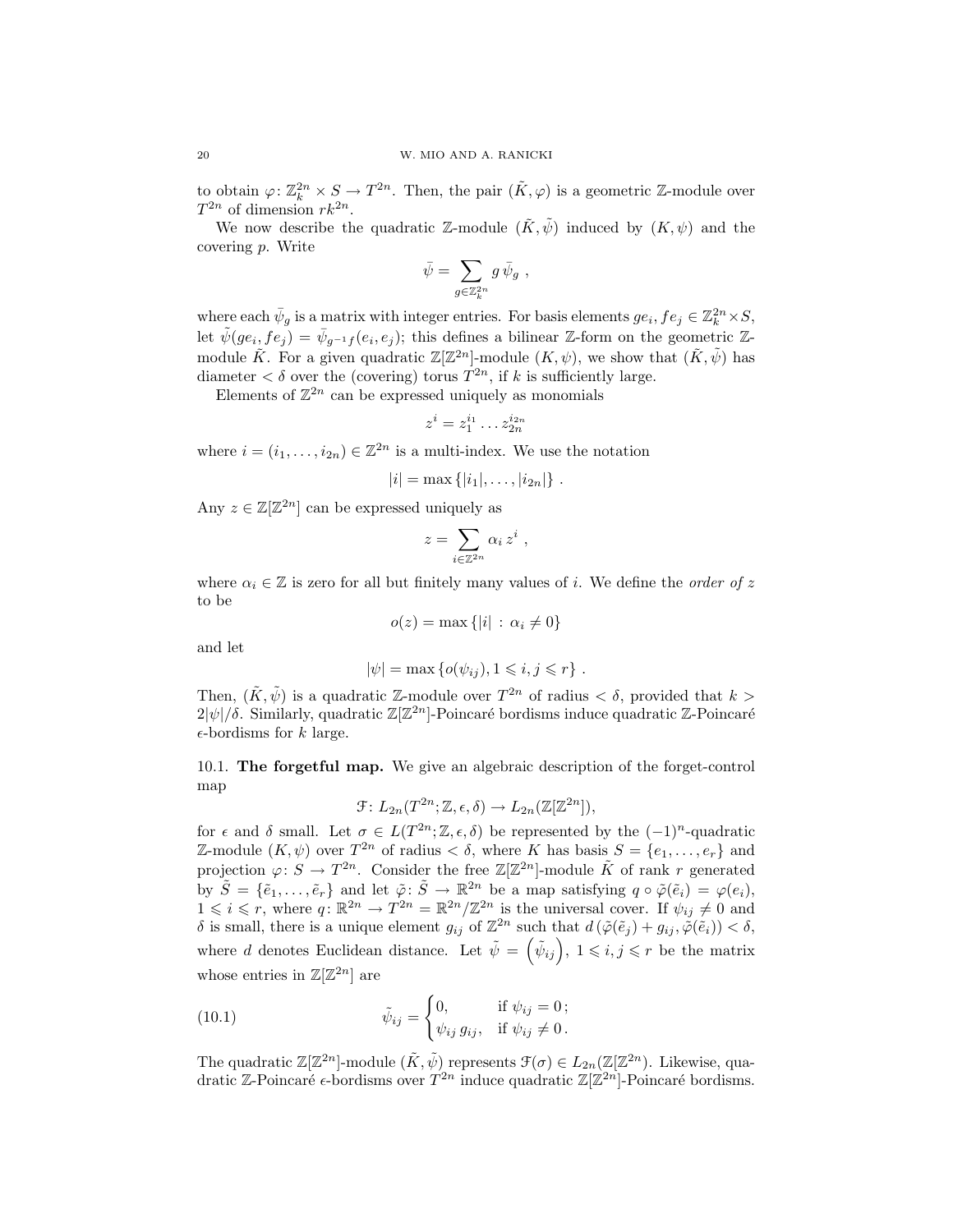10.2. Controlled  $E_8$  over  $T^{2n}$ . Starting with the  $(-1)^n$ -quadratic  $\mathbb{Z}[\mathbb{Z}^{2n}]$ -module  $E_8 \times T^{2n}$ , pass to a large covering space  $p: T^{2n} \to T^{2n}$  to obtain a  $\delta$ -controlled quadratic Z-module  $\tilde{E}_8$  over  $T^{2n}$  representing an element of  $L_{2n}(T^{2n}; \mathbb{Z}, \epsilon, \delta)$ . It is simple to verify that  $\mathcal{F}(\tilde{E}_8) = p^! (E_8 \times T^{2n})$ , where  $p^!$  is the L-theory transfer. The transfer invariance results discussed in Section 9 imply that  $\mathcal{F}(\tilde{E}_8) = E_8 \times T^{2n}$ . Thus,  $\tilde{E}_8$  gives a  $\delta$ -controlled realization of the form  $E_8$  over  $T^{2n}$ .

### 10.3. Controlled surgery obstructions.

**Definition 10.2.** Let  $p: X \to B$  be a map to a metric space B and  $\epsilon > 0$ . A map  $f: Y \to X$  is an  $\epsilon$ -homotopy equivalence over B, if there exist a map  $g: X \to Y$  and homotopies  $H_t$  from  $g \circ f$  to  $1_Y$  and  $K_t$  from  $f \circ g$  to  $1_X$  such that diam  $(p \circ f \circ H_t(y)) < \epsilon$  for every  $y \in Y$ , and diam  $(p \circ K_t(x)) < \epsilon$ , for every  $x \in X$ . This means that the tracks of H and K are  $\epsilon$ -small as viewed from B.

Controlled surgery theory addresses the question of the existence and uniqueness of controlled manifold structures on a space. Polyhedra homotopy equivalent to compact topological manifolds satisfy the Poincar´e duality isomorphism. Likewise, there is a notion of  $\epsilon$ -Poincare duality satisfied by polyhedra finely equivalent to a manifold. Poincaré duality can be estimated by the diameter of cap product with a fundamental class as a chain homotopy equivalence.

**Definition 10.3.** Let  $p: X \to B$  be a map, where X is a polyhedron and B is a metric space. X is an  $\epsilon$ -Poincaré complex of formal dimension n over B if there exist a subdivision of X such that simplices have diameter  $\ll \epsilon$  in B and an n-cycle y in the simplicial chains of X so that  $\cap y \colon C^{\sharp}(X) \to C_{n-\sharp}(X)$  is an  $\epsilon$ -chain homotopy equivalence in the sense that  $\cap y$  and the chain homotopies have the property that the image of each generator  $\sigma$  only involves generators whose images under  $p$  are within an  $\epsilon$ -neighborhood of  $p(\sigma)$  in B.

To formulate simply-connected controlled surgery problems, the notion of locally trivial fundamental group from the viewpoint of the control space is needed. This can be formalized using the notion of  $UV^1$  maps as follows.

**Definition 10.4.** Given  $\delta > 0$ , a map  $p: X \to B$  is called  $\delta$ -UV<sup>1</sup> if for any polyhedral pair  $(P,Q)$ , with dim  $(P) \leq 2$ , and maps  $\alpha_0: Q \to X$  and  $\beta: P \to B$ such that  $p \circ \alpha_0 = \beta|_Q$ ,



there is a map  $\alpha \colon P \to X$  extending  $\alpha_0$  so that  $p \circ \alpha$  is  $\delta$ -homotopic to  $\beta$  over B. The map p is  $UV^1$  if it is  $\delta$ - $UV^1$ , for every  $\delta > 0$ .

Let B be a compact metric ENR and  $n \geq 5$ . Given  $\epsilon > 0$ , there is a  $\delta > 0$ such that if  $p: X \to B$  is a  $\delta$ -Poincaré duality space over B of formal dimension n,  $(f, b)$ :  $M^n \to X$  is a surgery problem, and p is  $\delta$ -UV<sup>1</sup>. By the Stability Theorem 10.1 there is a well-defined surgery obstruction

$$
\sigma_*(f, b) \in \varprojlim_{\epsilon} \varprojlim_{\delta} L_n(B; \mathbb{Z}, \epsilon, \delta) = H_n(B; \mathbb{L})
$$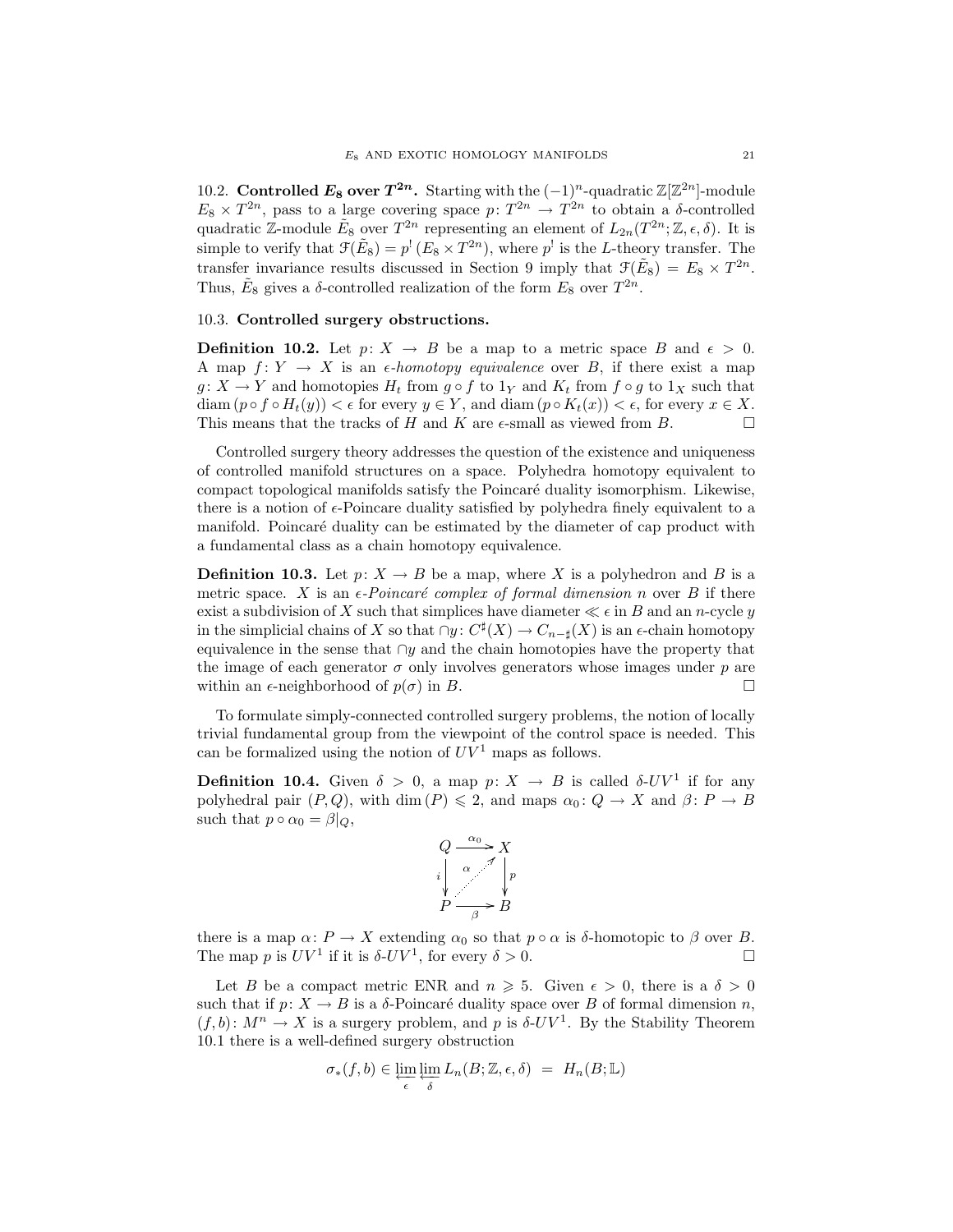such that  $(f, b)$  is normally cobordant to an  $\epsilon$ -homotopy equivalence for any  $\epsilon > 0$ if and only if  $\sigma_*(f, b) = 0$ . See Ranicki and Yamasaki [25] for an exposition of controlled L-theory.

The main theorem of [16] is the following controlled surgery exact sequence (see also [11], [25]).

**Theorem 10.5.** Suppose B is a compact metric ENR and  $n \geq 4$ . There is a stability threshold  $\epsilon_0 > 0$  such that for any  $0 < \epsilon < \epsilon_0$ , there is  $\delta > 0$  with the property that if  $p: N \to B$  is a  $\delta$ -UV<sup>1</sup> map, with N is a compact n-manifold, there is an exact sequence

$$
H_{n+1}(B; \mathbb{L}) \to \mathcal{S}_{\epsilon,\delta}(N, f) \to [N, \partial N; G/TOP, *] \to H_n(B; \mathbb{L}).
$$

Here,  $S_{\epsilon,\delta}$  is the controlled structure set defined as the set of equivalence classes of pairs  $(M, g)$ , where M is a topological manifold and  $g : (M, \partial M) \to (N, \partial N)$ restricts to a homeomorphism on  $\partial N$  and is a  $\delta$ -homotopy equivalence relative to the boundary. The pairs  $(M_1, g_1)$  and  $(M_2, g_2)$  are equivalent if there is a homeomorphism  $h: M_1 \to M_2$  such that  $g_1$  and  $h \circ g_2$  are  $\epsilon$ -homotopic rel boundary. As in classical surgery, the map  $H_{n+1}(B;\mathbb{L}) \to \mathcal{S}_{\epsilon,\delta}(N,f)$  is defined using controlled Wall realization.

#### 11. EXOTIC HOMOLOGY MANIFOLDS

In [2], exotic ENR homology manifolds of dimensions greater than 5 are constructed as limits of sequences of controlled Poincaré complexes  $\{X_i, i \geq 0\}$ . These complexes are related by maps  $p_i: X_{i+1} \to X_i$  such that  $X_{i+1}$  is  $\epsilon_{i+1}$ -Poincaré over  $X_i, i \geq 0$ , and  $p_i$  is an  $\epsilon_i$ -homotopy equivalence over  $X_{i-1}, i \geq 1$ , where  $\sum \epsilon_i < \infty$ . Beginning, say, with a closed manifold  $X_0$ , the sequence  $\{X_i\}$  is constructed iteratively using cut-paste constructions on closed manifolds. The gluing maps are obtained using the Wall realization of controlled surgery obstructions, which emerge as a non-trivial local index in the limiting ENR homology manifold. As pointed out in the Introduction, our main goal is to give an explicit construction of the first controlled stage  $X_1$  of this construction using the quadratic form  $E_8$ , beginning with the 2n-dimensional torus  $X_0 = T^{2n}$ ,  $n \ge 3$ . The construction of subsequent stages follows from fairly general arguments presented in [2] and leads to an index-9 ENR homology manifold not homotopy equivalent to any closed topological manifold. Since an explicit algebraic description of the controlled quadratic module  $\tilde{E}_8$  over  $T^{2n}$  has already been given in Section 10.2, we conclude the paper with a review of how this quadratic module can be used to construct  $X_1$ .

Let P be the 2-skeleton of a fine triangulation of  $T^{2n}$ , and C a regular neighborhood of P in  $T^{2n}$ . The closure of the complement of C in  $T^{2n}$  will be denoted D, and the common boundary  $N = \partial C = \partial D$  (see Figure 1). Given  $\delta > 0$ , we may assume that the inclusions of C, D and N into  $T^{2n}$  are all  $\delta$ -UV<sup>1</sup> by taking a fine enough triangulation.

Let  $(K, \varphi)$  be a geometric Z-module over  $T^{2n}$  representing the controlled quadratic form  $\tilde{E}_8$ , where  $K \cong \mathbb{Z}^r$  is a free  $\mathbb{Z}$ -module with basis  $S = \{e_1, \ldots, e_r\}$  and  $\varphi: S \to T^{2n}$  is a map. If  $Q \subset T^{2n}$  is the dual complex of P, after a small perturbation, we can assume that  $\varphi(S) \cap (P \cup Q) = \emptyset$ . Composing this deformation with a retraction  $T^{2n} \setminus (P \cup Q) \to N$ , we can assume that  $\varphi$  factors through N, that is, the geometric module is actually realized over N.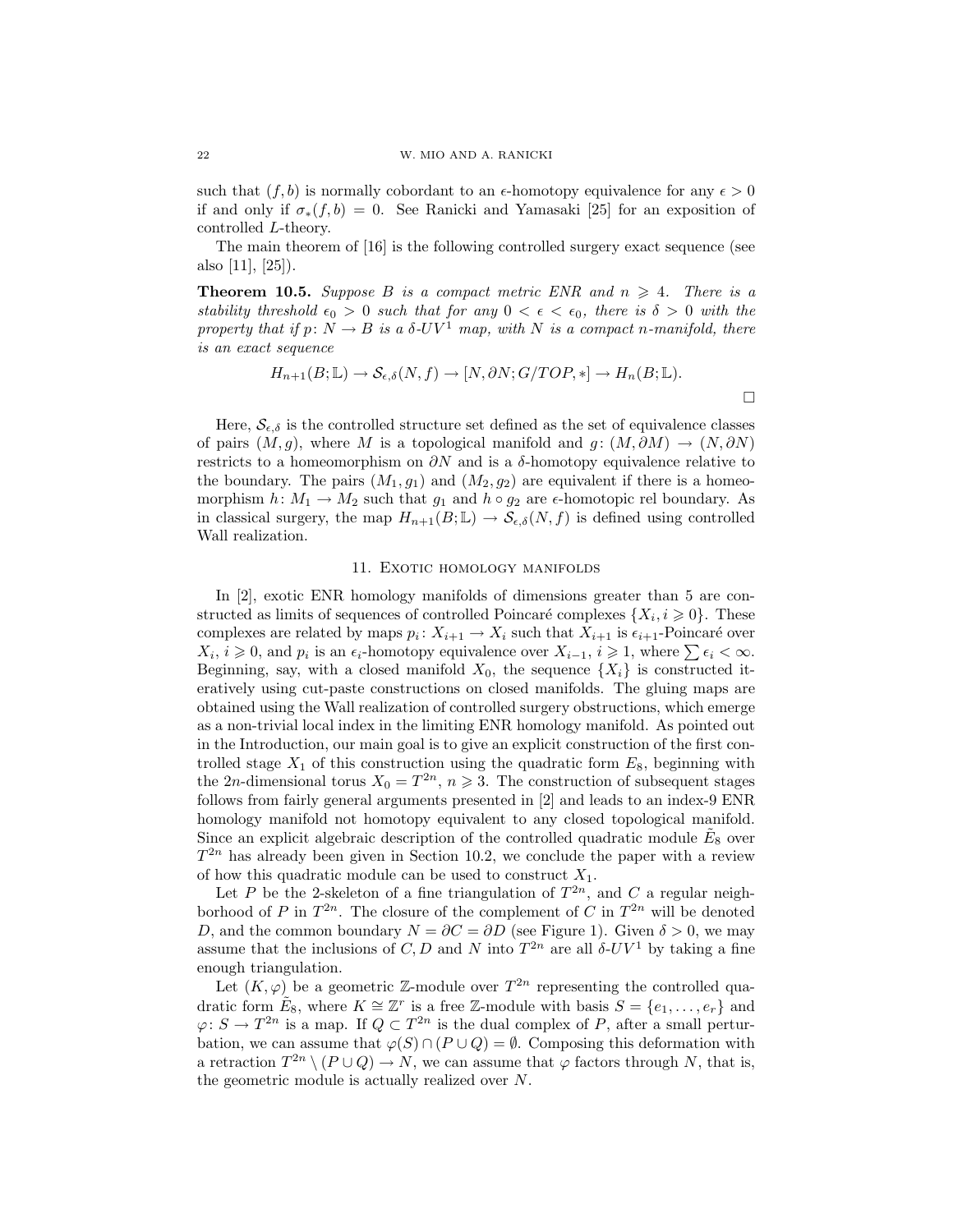

Using a controlled analogue of the Wall Realization Theorem (Theorem 5.8 of [27]) applied to the identity map of N, realize this quadratic module over  $N \subset T^{2n}$ to obtain a degree-one normal map  $F: (V, N, N') \to (N \times I, N \times \{0\}, N \times \{1\})$ satisfying:

- (a)  $F|_N = 1_N$ .
- (b)  $f = F|_{N'} : N' \to N$  is a fine homotopy equivalence over  $T^{2n}$ .

(c) The controlled surgery obstruction of F rel  $\partial$  over  $T^{2n}$  is  $\tilde{E}_8 \in H_{2n}(T^{2n}; \mathbb{L})$ . The map F can be assumed to be  $\delta$ -UV<sup>1</sup> using controlled analogues of UV<sup>1</sup> defor-

mation results of Bestvina and Walsh [13]. Let  $C_f$  be the mapping cylinder of f. Form a Poincaré complex  $X_1$  by pasting  $C_f \cup_{N'} (-V)$  into  $T^{2n}$  along N, that is,

 $X_1 = C \cup_N C_f \cup_{N'} (-V) \cup_N D,$ 

as shown in Figure 2. Our next goal is to define the map  $p_1: X_1 \to X_0 = T^{2n}$ .



FIGURE 2. The Poincaré complex  $X_1$ .

Let  $g: N \to N'$  be a controlled homotopy inverse to f and

$$
G^* = (g \times id) \circ F \colon V \to N \times I \ .
$$

Using an estimated version of the Homotopy Extension Theorem (see e.g. [2]) and the controlled Bestvina-Walsh Theorem, one can deform  $G^*$  to a  $\delta$ -UV<sup>1</sup> map  $G: V \to N \times I$ , so that  $G|_{N'} = g$  and  $G|_{N} = 1_N$ .

Let  $X'_1 = C \cup_N C_f \cup_{N'} C_g \cup_N D$  and  $p_1^*: X_1 \to X'_1$  be as indicated in Figure 3. Crushing  $C_f \cup_{N'} C_g$  to  $N = \partial C$ , we obtain the desired map  $p_1: X_1 \to T^{2n} = C \cup_N D$ .



FIGURE 3. The map  $p_1^*: X_1 \to X_1'$ .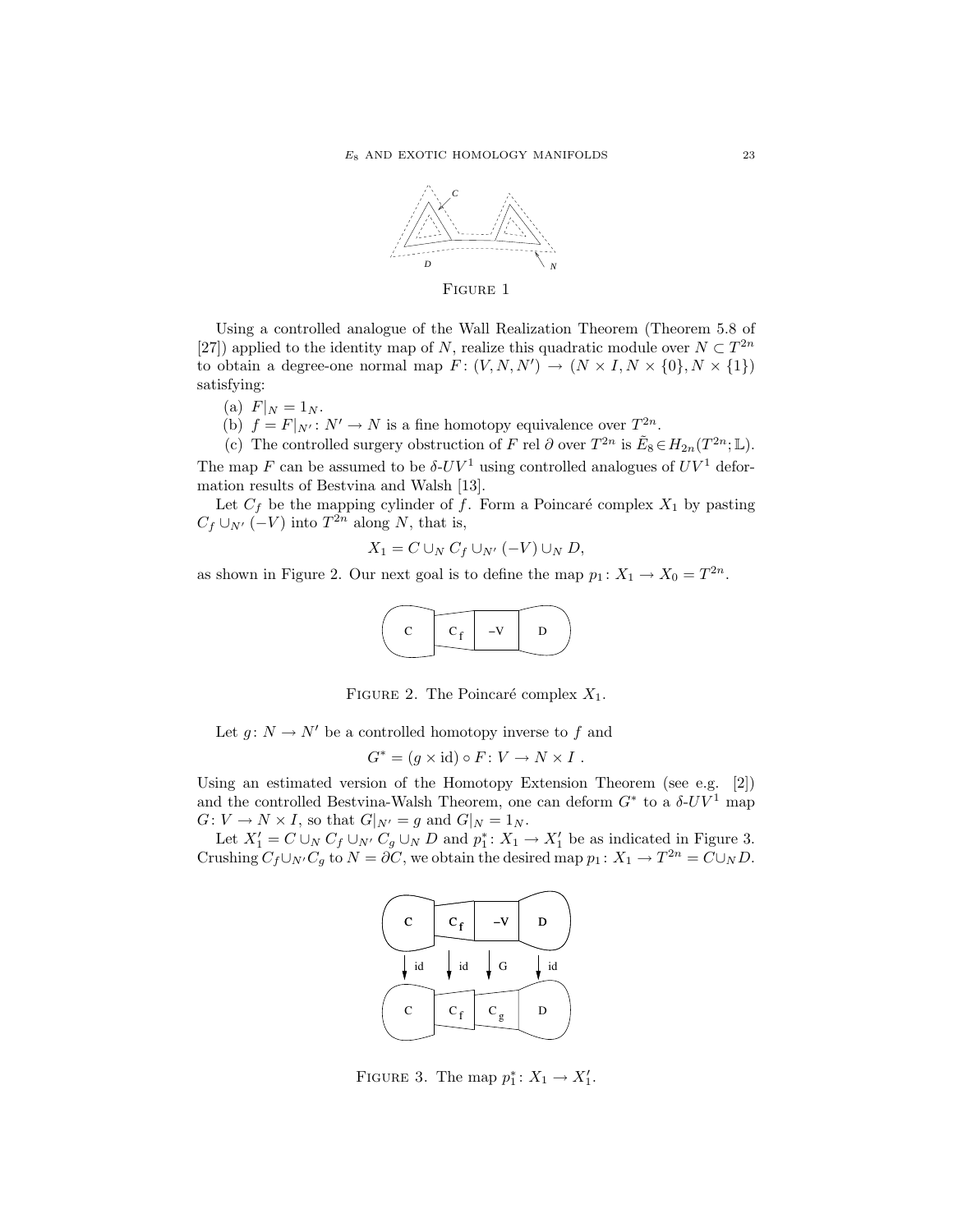

FIGURE 4. The map  $\phi \colon M \to X_1$ .

To conclude, as in [3], we argue that  $X_1$  is not homotopy equivalent to any closed topological manifold. To see this, consider the closed manifold

$$
M = C \cup_N V \cup_{N'} N' \times I \cup_{N'} (-V) \cup_N D
$$

and the degree-one normal map  $\phi \colon M \to X_1$  depicted in Figure 4, where  $\pi \colon N' \times$  $I \to C_f$  is induced by  $f: N' \to N$ . The controlled surgery obstruction of  $\phi$  over  $T^{2n}$  is the generator

$$
\sigma_*(\phi) = E_8 \times T^{2n} = (0, ..., 0, 1)
$$
  
\n
$$
\in L_0(\mathbb{Z}) = L_{2n}(\mathbb{Z}[\mathbb{Z}^{2n}])^{INV} \subset H_{2n}(\mathbb{Z}^{2n}; \mathbb{L}) = L_{2n}(\mathbb{Z}[\mathbb{Z}^{2n}]) = \sum_{r=0}^{2n} {2n \choose r} L_{2n-r}(\mathbb{Z})
$$

of the subgroup of the transfer invariant elements (9.1). Let  $\mathbb{L}\langle 1 \rangle$  be the 1-connective cover of L, the simply-connected surgery spectrum with 0th space (homotopy equivalent to)  $G/TOP$ . Now

$$
L_{2n}(\mathbb{Z}[\mathbb{Z}^{2n}]) = H_{2n}(T^{2n}; \mathbb{L}) = H_{2n}(T^{2n}; \mathbb{L}\langle 1 \rangle) \oplus L_0(\mathbb{Z})
$$

with

$$
H_{2n}(T^{2n}; \mathbb{L}\langle 1 \rangle) = [T^{2n}, G/TOP] = \sum_{r=1}^{2n} {2n \choose r} L_{2n-r}(\mathbb{Z}) \subset L_{2n}(\mathbb{Z}[\mathbb{Z}^{2n}])
$$

the subgroup of the surgery obstructions of normal maps  $M_1 \to T^{2n}$ . The surgery obstruction of any normal map  $\phi_1 : M_1 \to X_1$  is of the type

$$
\sigma_*(\phi_1) = (\tau, 1) \neq 0 \in L_{2n}(\mathbb{Z}[\mathbb{Z}^{2n}]) = [T^{2n}, G/TOP] \oplus L_0(\mathbb{Z})
$$

for some  $\tau \in [T^{2n}, G/TOP]$ , since the variation of normal invariant only changes the component of the surgery obstruction in  $[T^{2n}, G/TOP] \subset L_{2n}(\mathbb{Z}[\mathbb{Z}^{2n}])$ . Thus,  $X_1$  is not homotopy equivalent to any topological manifold. In the terminology of Chapter 17 of [23] the total surgery obstruction  $s(X_1) \in S_{2n}(X_1)$  has image

$$
(p_1)_*s(X_1) = 1 \in \mathcal{S}_{2n}(T^{2n}) = L_0(\mathbb{Z}).
$$

The Bryant-Ferry-Mio-Weinberger procedure for constructing an ENR homology manifold starting with  $p_1: X_1 \to T^{2n}$  leads to a homology manifold homotopy equivalent to  $X_1$ . Thus, from the quadratic form  $E_8$ , we obtained a compact index-9 ENR homology  $2n$ -manifold  $\mathfrak{X}_8$  which is not homotopy equivalent to any closed topological manifold.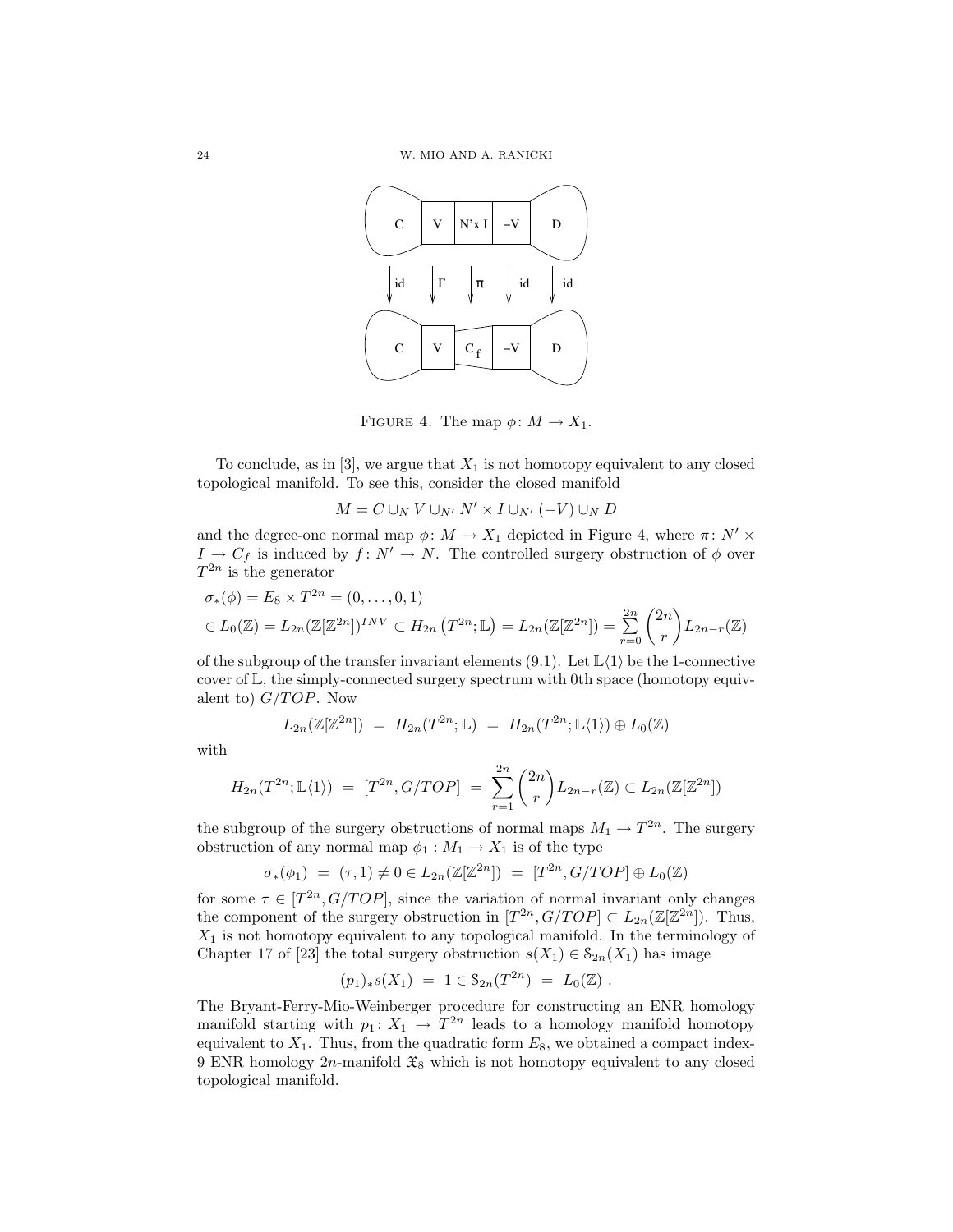#### **REFERENCES**

- [1] M. Bestvina, Characterizing k-dimensional universal Menger compacta, Mem. Amer. Math. Soc. 71 (1988), no. 380.
- [2] J. Bryant, S. Ferry, W. Mio and S. Weinberger, Topology of homology manifolds, Bull. Amer. Math. Soc. 28 (1993), 324–328.
- $\_\_$ , Topology of homology manifolds, Ann. of Math. 143 (1996), 435–467.
- [4] J. Cannon, The recognition problem: what is a topological manifold?, Bull. Amer. Math. Soc. 84 (1978), 832–866.
- [5] , Shrinking cell-like decompositions of manifolds in codimension three, Ann. of Math. 110 (1979), 83–112.
- [6] F. Clauwens, Surgery on products, Indagat. Math. 41, I.,II. 121–144 (1979).
- [7]  $\ldots$ , The K-theory of almost symmetric forms, Mathematical Centre Tracts 115, Amsterdam, 41–49 (1979).
- [8] , Product formulae for surgery obstructions, Algebraic Topology, Aarhus 1978, Lecture Notes in Mathematics 763, Springer, 198–211 (1979).
- [9] R. J. Daverman, Decompositions of manifolds, Academic Press, New York, 1986.
- [10] R. D. Edwards, The topology of manifolds and cell-like maps, Proc. Internat. Cong. Mathematicians, Helsinki (1980), 111–127.
- [11] S. Ferry, Epsilon-delta surgery over Z, preprint, 2003.
- [12] M. Gromov, Positive Curvature, Macroscopic Dimension, Spectral Gaps, and Higher Signatures, in Functional Analysis on the Eve of the 21st Century, Vol. 2, Birkhaüser, Boston-Basel-Berlin, 1995, 1–213.
- [13] K. Kawamura, An inverse system approach to Menger manifolds, Topology and its Appls. 61 (1995), 281–292.
- [14] J. Milgram and A. Ranicki, The L-theory of Laurent extensions and genus 0 function fields, J. reine angew. Math. 406 (1990), 121–166.
- [15] W. Mio, Homology manifolds, Surveys on Surgery Theory: Volume 1, Annals of Mathematics Study 145, Princeton University Press, 2000, 323–343.
- [16] E. Pedersen, F. Quinn and A. Ranicki, Controlled surgery with trivial local fundamental group, e-print AT.0111269, High-dimensional manifold topology, Proc. 2001 ICTP Trieste Summer School, World Scientific, 2003, 421–426.
- [17] \_\_\_\_\_\_\_\_ and M. Yamasaki Stability in controlled L-theory, e-print AT.0402218.
- [18] F. Quinn, Ends of maps I, Ann. of Math. 110 (1979), 275–331.
- [19] , Resolutions of homology manifolds, and the topological characterization of manifolds, Invent. Math. 72 (1983), 267–284.
- [20]  $\qquad \qquad$ , An obstruction to the resolution of homology manifolds, Michigan Math. J. 301 (1987), 285–292.
- [21] A. Ranicki, The algebraic theory of surgery, Proc. Lond. Math. Soc. (3) 40, I., II. (1980), 87–283.
- [22] , Lower K- and L-theory, LMS Lecture Notes 178, Cambridge University Press, 1992.
- [23]  $\_\_\_\_\$  Algebraic L-theory and Topological Manifolds, Cambridge Tracts in Mathematics 123, Cambridge University Press, 1992.
- [24] , High Dimensional Knot Theory, Mathematical Monograph, Springer, 1998.
- [25] and M. Yamasaki, Controlled L-theory, e-print AT.0402217
- [26] J. Shaneson, Wall's surgery obstruction groups for  $G \times \mathbb{Z}$ , Ann. of Math. 90 (1969), 296–334.
- [27] C. T. C. Wall, Surgery on compact manifolds, Academic Press, 1970. 2nd edition, Mathematical Surveys and Monographs 69, A.M.S., 1999.
- [28] S. Weinberger, Nonlocally linear manifolds and orbifolds, Proc. Internat. Cong. Mathematicians, Zürich (1995), 637–647.
- [29] M. Yamasaki, L-groups of crystallographic groups, Invent. Math. 88 (1987), 571–602.